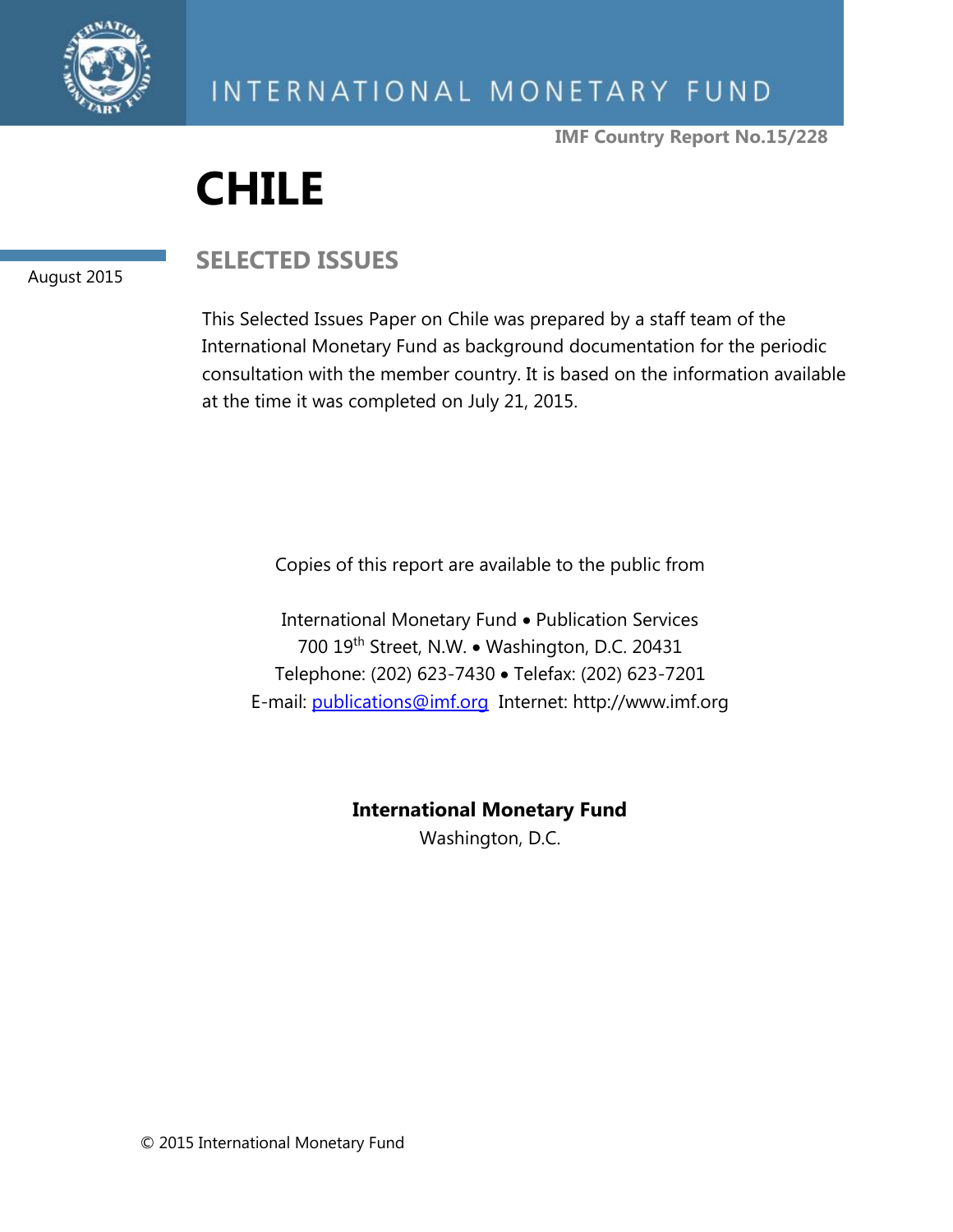

# **CHILE**

**SELECTED ISSUES**

July 21, 2015

Approved By **Western Hemisphere Department** Prepared By Luc Eyraud and Marika Santoro (all WHD) with research assistance provided by Ehab Tawfik. These Selected Issues papers have benefited from discussions with staff from the Central Bank of Chile and government officials.

# **CONTENTS**

| THE END OF THE COMMODITY SUPERCYCLE AND GDP GROWTH: THE CASE OF CHILE 3                                                                                                                                                            |     |
|------------------------------------------------------------------------------------------------------------------------------------------------------------------------------------------------------------------------------------|-----|
| A. Introduction<br>and the control of the control of the control of the control of the control of the control of the control of the                                                                                                | 3   |
| B. Copper Price Outlook: Temporary or Structural Decline?<br>4                                                                                                                                                                     |     |
| C. Does the Level of Commodity Prices Affect Long-Term Growth?                                                                                                                                                                     | - 6 |
| D. Conclusion <b>Executive Concernsion</b>                                                                                                                                                                                         | 10  |
| <b>References Exercísion Contract Contract Contract Contract Contract Contract Contract Contract Contract Contract Contract Contract Contract Contract Contract Contract Contract Contract Contract Contract Contract Contract</b> | 19  |
|                                                                                                                                                                                                                                    |     |

#### **TABLE**

| 1. Theoretical Impact on GDP of A Decline in Commodity Price |  |  |
|--------------------------------------------------------------|--|--|
|                                                              |  |  |

#### **APPENDICES**

| 1. Spectral Analysis Concepts                                  |     |
|----------------------------------------------------------------|-----|
| 2. A Simple Model of Copper Prices                             |     |
| 3. Theoretical Effects of Commodity Price Shocks on GDP Growth | 14. |
| 4. Econometric Results                                         | 18  |

#### **ASSESSING THE POTENTIAL ECONOMIC IMPACT OF THE STRUCTURAL REFORM**

| <b>AGENDA IN CHILE</b>                                                                                         | 20. |
|----------------------------------------------------------------------------------------------------------------|-----|
|                                                                                                                | 20  |
|                                                                                                                | 21. |
| C. Assessing the Reforms Within a General Equilibrium Model ____________________                               | 23  |
| D. Conclusions                                                                                                 | 26  |
| References and the contract of the contract of the contract of the contract of the contract of the contract of |     |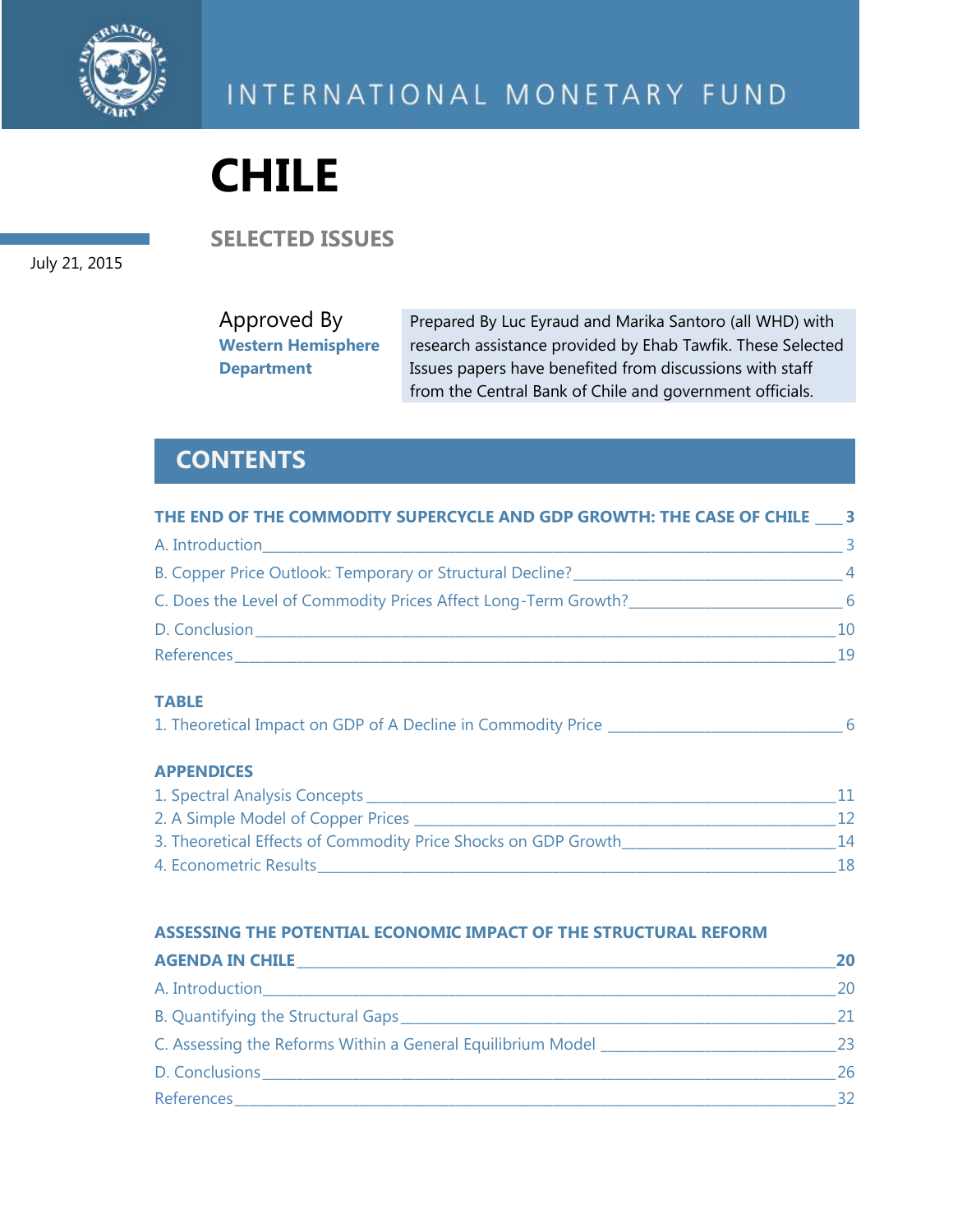| <b>BOX</b>                                                                 |    |  |  |
|----------------------------------------------------------------------------|----|--|--|
| 1. Tax Reform: How Much Does it Affect Tax Rates on Capital Income?_______ |    |  |  |
|                                                                            |    |  |  |
| <b>FIGURES</b>                                                             |    |  |  |
| 1. Infrastructure and Human Capital Gaps                                   | 28 |  |  |
| 2. Alternative Measures of Infrastructure                                  | 29 |  |  |
| 3.a. Credible Versus Non Credible Policies                                 | 30 |  |  |
| 3.b. High Speed versus low speed in implementation                         | 30 |  |  |
| 4. Impact of Reforms on Real GDP                                           | 30 |  |  |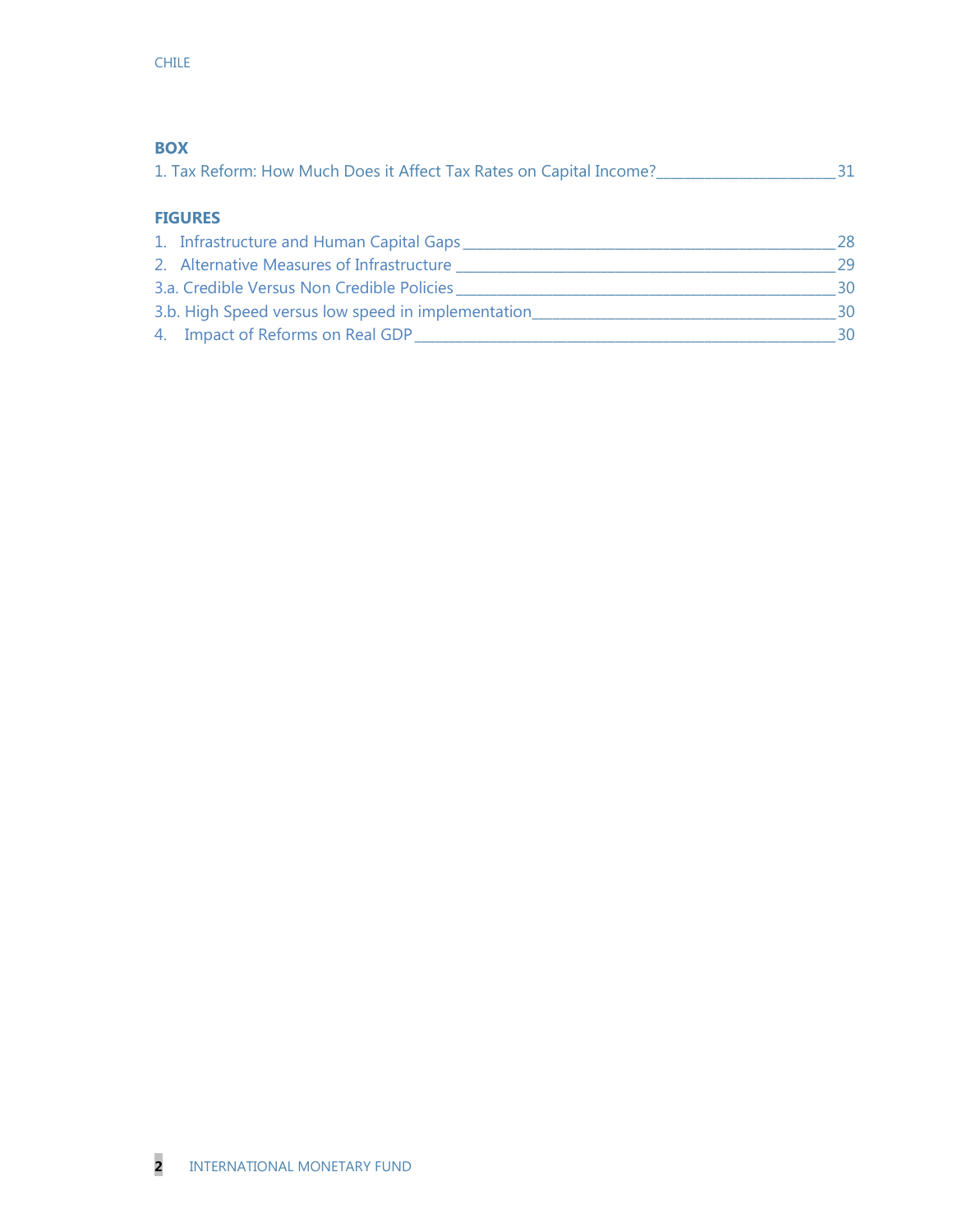# **THE END OF THE COMMODITY SUPERCYCLE AND GDP GROWTH: THE CASE OF CHILE<sup>1</sup>**

## **A. Introduction**

 $\overline{a}$ 

#### **1. The sharp decline in copper prices since 2011 has exacted a toll on Chile's GDP growth.**

Copper prices decreased by almost 40 percent between the peak of February 2011 and May 2015 from \$4.5 per pound to \$2.9. Given the importance of the copper sector (which represents 10 percent of Chile GDP, originates half of exports, and receives half of FDI inflows as of 2014), a large macroeconomic effect was inevitable. GDP growth slowed down, from 6.1 percent in Q3 2012 (yoy, SA) to 0.9 percent in Q3 2014, with the contribution of investment falling from 4.1 to -2.8 percent over the same period.



**2. With copper prices unlikely to return to recent peaks in the coming years, the question arises as to whether Chile's long-term GDP growth will be affected.** In June 2015 copper future contracts settled at \$2.6–2.7 per pound, with a stable price profile across delivery dates until 2020. Moreover, the normalization of U.S. interest rates and China's gradual move towards a less metalintensive growth model pose downside risks to copper prices. Some even argue that commodity prices have entered the downward phase of a super-cycle (Erten and Ocampo, 2012; Jacks, 2013; Canuto, 2014). With Chile's growth heavily reliant on capital accumulation in the past two decades (IMF, 2014), lower terms of trade could hamper mining investment and ultimately reduce potential growth in Chile.

**3. Still, there is some uncertainty, both from theoretical and empirical standpoints, about the relationship between commodity prices and long-run GDP growth.** Theoretically, a negative commodity price shock may have either no effect on long-term growth (if it is a pure demand shock), a positive effect (if it triggers a reallocation of resources towards more productive sectors), or a negative effect (if lower investment has negative externalities on the economy). At the empirical

 $<sup>1</sup>$  Prepared by Luc Eyraud. Ehab Tawik provided excellent research assistance. This chapter benefited from the</sup> comments of Rodrigo Caputo, Roberto Cardarelli, Benjamin Carton, Jorge Roldos, and the participants of the May and June 2015 seminars at the IMF and the Central Bank of Chile.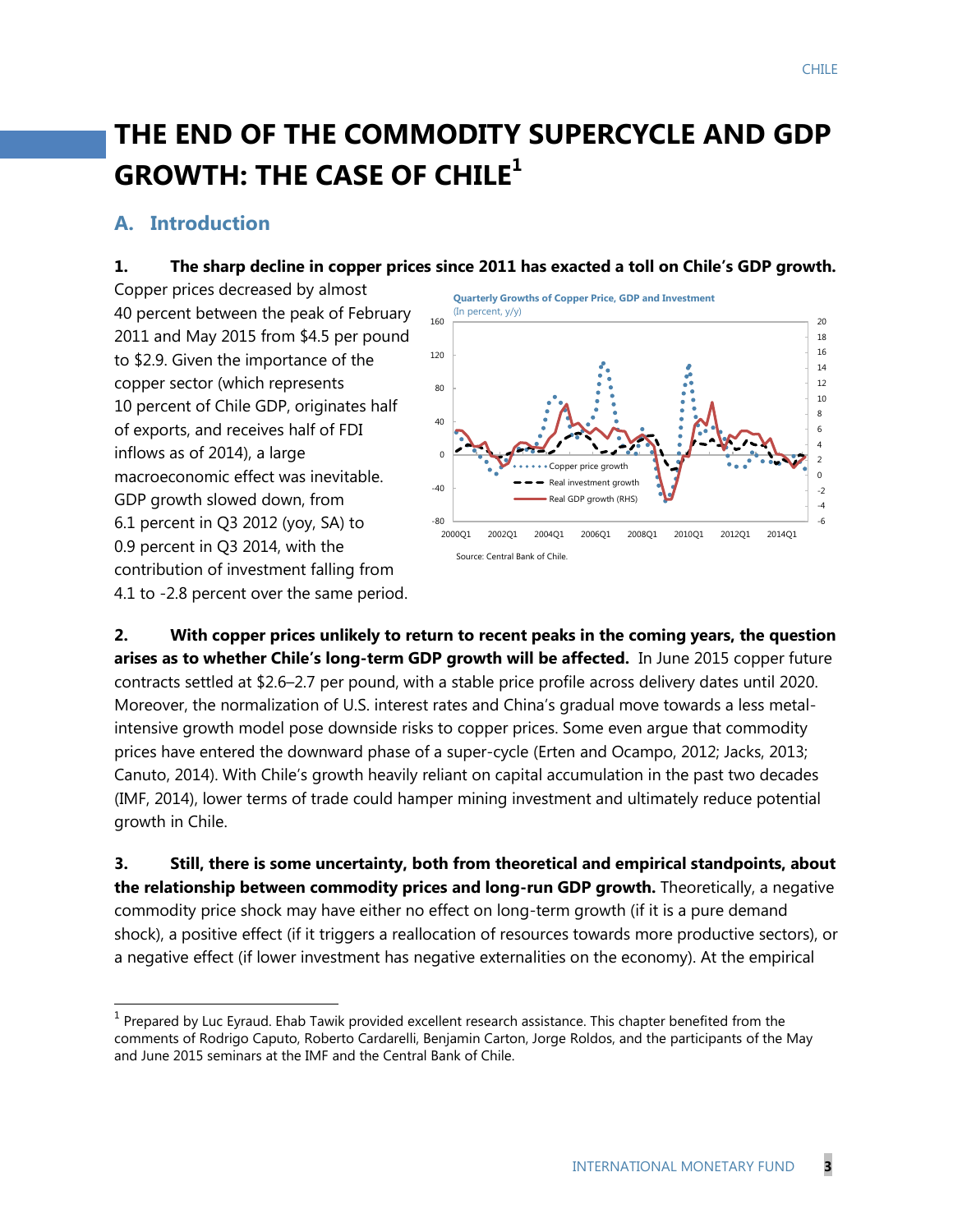level, many papers question the traditional view that a smaller commodity exporting sector is beneficial to long-term growth by showing that it depends on the quality of institutions, the country's openness to trade, and the level of human capital (De Gregorio, 2009).

**4. This chapter attempts to quantify the effect of lower copper prices on Chile's growth at various time horizons.** Section A discusses the copper outlook and argues that copper prices are unlikely to return to historical highs in the near future. Section B provides theoretical and empirical evidence supporting the view that long-term GDP growth will not be affected, but the transition towards a lower GDP level can take up to a decade.

# **B. Copper Price Outlook: Temporary or Structural Decline?**

**5. This section evaluates the claim that copper prices are in the downward phase of a super cycle.** The macroeconomic effect of commodity price shocks crucially depends on their size and persistence. The first step of this analysis is thus to come up with a working assumption regarding the future behavior of copper prices. To this end, the section discusses some statistical properties of the price series with a long-term perspective, and presents the results of a simple regression model of copper prices.



**6. In the long-term, real copper prices tend to revert from historical highs to their mean.**<sup>2</sup> While nominal copper prices show a clear upward trend, real copper prices (deflated by the US CPI) seem to present a cyclical pattern with a tendency to return to long-run equilibrium. Simple Dickey-Fuller stationarity tests show that about 15 percent of the gap is closed every year on average (Frankel, 2011).<sup>3</sup> This suggests that real copper prices would need to depreciate by another

 2 This section uses 1900–2014 data from the U.S. Geological Survey [\(http://minerals.usgs.gov/minerals/pubs/historical-statistics/\)](http://minerals.usgs.gov/minerals/pubs/historical-statistics/).

 $3$  The coefficient of the lagged dependent variable (-0.15) provides an estimate of the adjustment speed.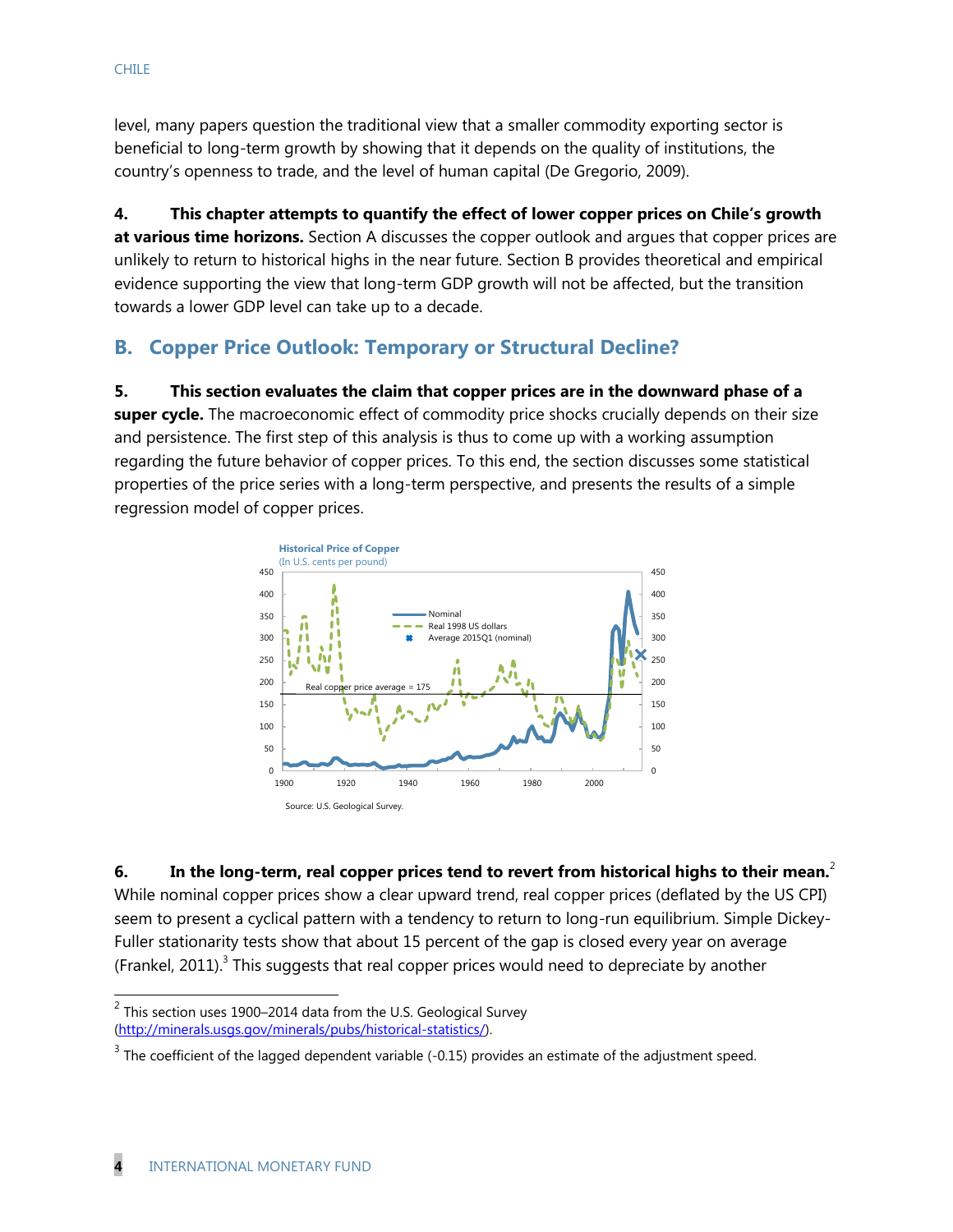5 percent (resp. 20 percent) from their Q1 2015 (resp. average 2014) level to reach the long-term mean. This is approximately the size of the real decline projected by the July 2015 World Economic Outlook (WEO) between 2014 and 2020.<sup>4</sup>

**7. Real copper price fluctuations combine several cycles of various durations, including a supercycle of about 50–60 years, which may have peaked in 2012–14**. Two separate exercises are conducted to extract these cycles. First, we use a tool called spectral analysis which decomposes the price series into components with different periodicities<sup>5</sup> (Appendix 1). Applied from 1900, the spectral analysis identifies three main cycles for real copper prices: a "supercycle" of 50–60 years, a medium cycle of 20 years and a short cycle of about 10 years.<sup>6</sup> Second, a band-pass filter is applied to real copper prices to extract its longest cycle.<sup>7</sup> The filtered series shows three long episodes of

copper price booms (followed by long periods of moderation), which can be intuitively associated with global demand booms, such as the industrialization of the late 19<sup>th</sup> century, the reconstruction period after World War II, and the urbanization of the Chinese economy since the 1990s. Based on this analysis, the supercycle appears to have plateaued in 2012–14.



**8. Looking ahead, the expected growth slowdown in China and the normalization of global interest rates could exert further pressure on copper prices**. Appendix 2 presents a simple econometric model, where copper prices are a function of a short set of determinants, including China GDP growth, the U.S. real effective exchange rate, the U.S. long interest rates, and market price expectations (as measured by future contracts). Using medium-term forecasts contained in the July 2015 WEO, the equation predicts a 10–15 percent decline in nominal copper

<sup>&</sup>lt;u>and the consulting firms forecast higher long-term real copper prices than the historical mean based on the assumption<br>The consulting firms forecast higher long-term real copper prices than the historical mean based on th</u> that marginal production costs will increase due to lower ore grades and the need to exploit deeper deposits. This break in the historical pattern is implicitly predicated on the absence of major technological innovations that would modify the marginal cost curve.

<sup>&</sup>lt;sup>5</sup> In this chapter, the terms "periodicity," "period," and "time horizon" are used as synonyms. A long-term (resp. shortterm) cycle is a cycle with a long (resp. short) period or periodicity, measured as its peak-to-peak duration.

 $^6$  Technically, the periodicity of these three cycles corresponds to peaks in an indicator called "periodogram" (at the frequencies 0.1, 0.33, and 0.49). In the case of the shortest cycle, a visual analysis of the data confirms a succession of 10-year patterns, peaking in 1906, 1916, 1927, 1938, 1955, 1972, 1978, 1989, 1995, and 2008.

 $<sup>7</sup>$  The asymmetric Chistiano-Fitzgerald filter is applied to the 40–60 year window.</sup>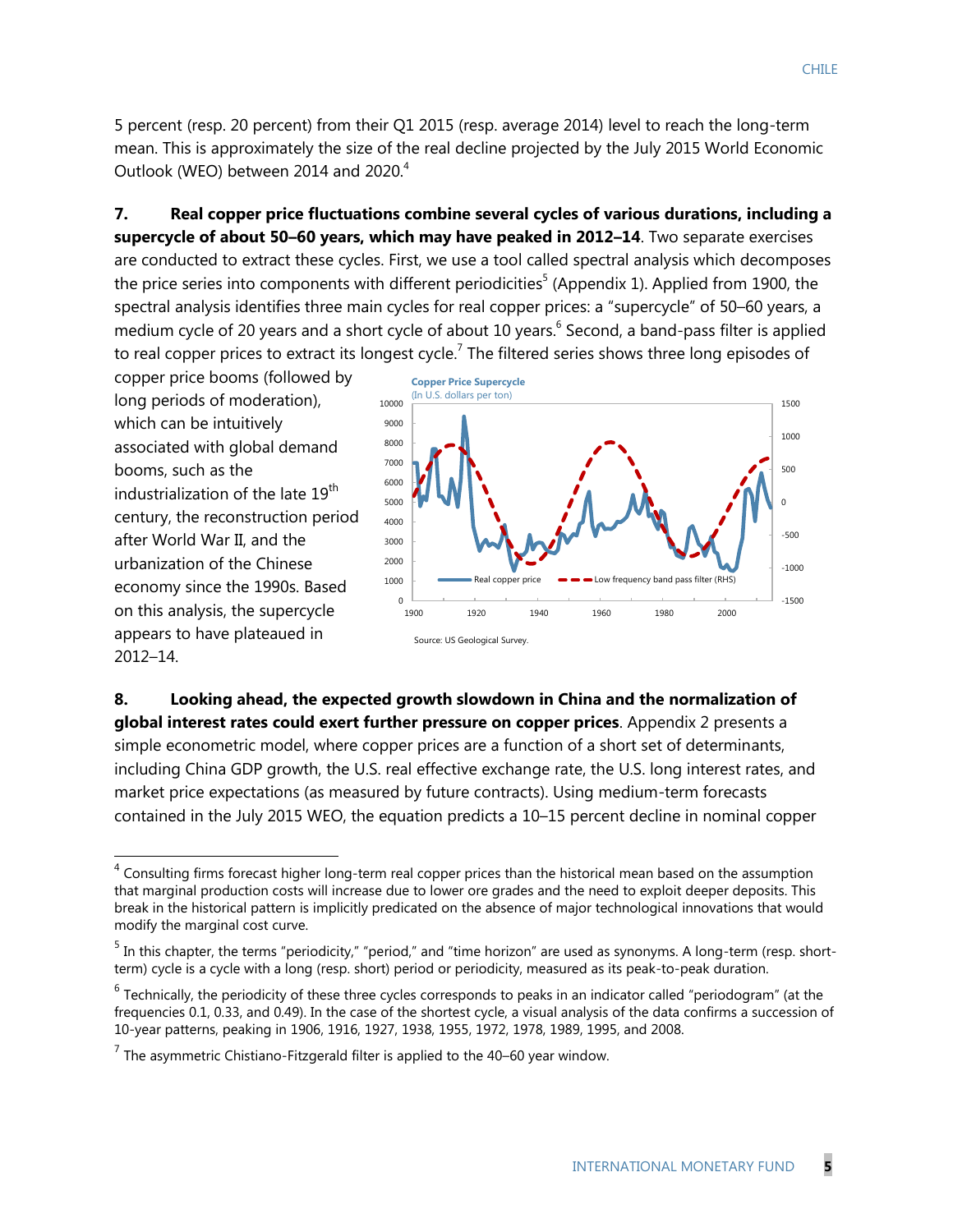prices relative to 2014, as the expected depreciation of the U.S. REER should not be sufficient to offset the combined negative effect from lower China GDP growth and higher U.S. rates.

# **C. Does the Level of Commodity Prices Affect Long-Term Growth?**

**9. This section provides theoretical and empirical evidence showing that commodity price shocks are likely to have only a temporary effect on GDP growth***.* After reviewing the main arguments of the theoretical debate, we use three different methods to estimate the impact of lower commodity prices on GDP growth at different time horizons, as well as the speed of convergence towards equilibrium.

**Although there is no consensus in the literature, most theoretical models suggest that a permanent decline in commodity prices has a permanent effect on the** *level* **of GDP, and a temporary effect on its** *growth rate***.** Appendix 3 and Table 1 summarize the results of several models. Most of them predict that a decline in commodity prices has a long-run impact on the levels of output and capital stock. Because the capital stock adjusts gradually to reflect the change in the marginal value of production, GDP growth is affected during the transition to the new steadystate. A relevant empirical question is thus how GDP growth behaves on the path towards a lower output level.

|                                    | Short-term |            |                  | Long-term  |
|------------------------------------|------------|------------|------------------|------------|
|                                    | GDP level  | GDP growth | <b>GDP</b> level | GDP growth |
| Neoclassical investment model      |            |            |                  | Ø          |
| Tobin's Q investment model         |            |            |                  | Ø          |
| Commodity extraction model         | $-/-$      | $-/-$      | Ø                | Ø          |
| Salter-Swan model                  | Ø          | Ø          | Ø                | Ø          |
| Salter-Swan with learning by doing | $\ddot{}$  | $+$        | $+$              | $\ddot{}$  |
| Institutional model                | $+$        | $+$        | $+$              | $\ddot{}$  |
| Solow growth model                 |            |            |                  | Ø          |
| Endogenous (AK) growth model       |            |            |                  |            |
| Price volatility model             | Ø          | Ø          | Ø                | Ø          |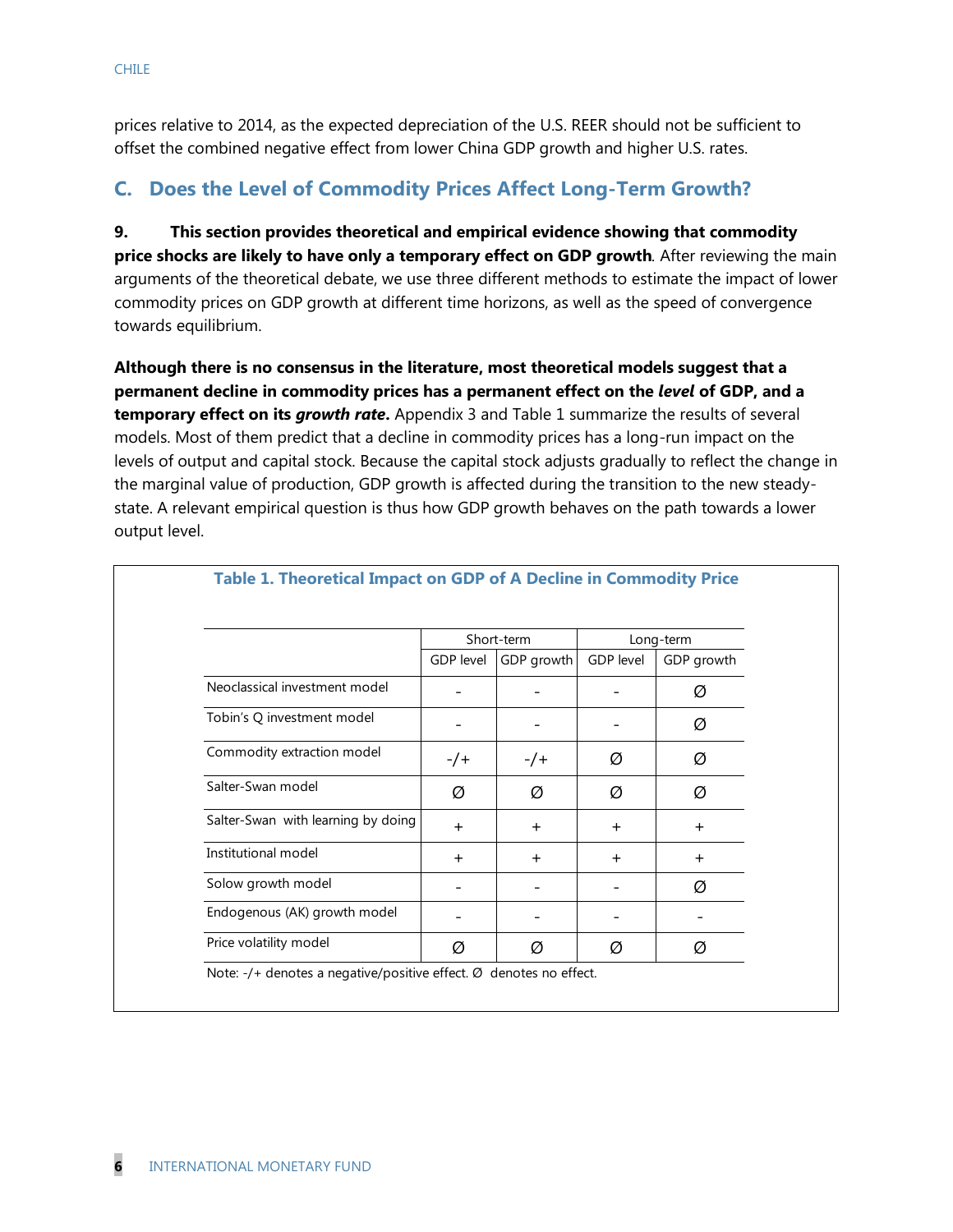#### *Statistical approach*

**10. To test the assumption that lower commodity prices affect GDP growth only in the short-term, we first look at the statistical properties of the relationship between GDP and copper prices in Chile**. Specifically, we use a co-spectral analysis, which provides insights on the comovement between two time series at various time horizons (Appendix 1). The technique is applied to the log differences of real copper prices and Chile real GDP over the period 1900-2014. We also use an alternative specification with de-trended GDP and the logarithm of real copper prices, both series being stationary.

**11. The results suggest that the correlation between copper prices and GDP weakens in** 

**the long run**. To measure the strength of the relationship between the growths of copper prices and Chile GDP at different time horizons, we use an indicator called "coherency" (Appendix 1). This indicator shows that the co-movement of the two series is stronger for their short-term fluctuations than for their long cycles.<sup>8</sup> Another result of the cospectral analysis is that copper prices lead output fluctuations. This is evidenced by the "phase angle," which measures the lead-lag relationship between the two series at different periodicities. In our sample, the phase angle is almost always positive, which means that the copper price series leads real GDP regardless of the time horizon.

#### *Event analysis*

**12. To assess the short-term macroeconomic impact of a decline in copper prices, we conduct an event analysis of the copper price and business cycles in Chile**. Extending Spilimbergo (1999), we identify six copper price cycles since the mid-1980s and analyze the behavior of real GDP before and after the copper price peaks.<sup>9</sup> This analysis is only relevant to assess the short-term effect of a copper price shock: after a few quarters, GDP is affected by a multitude of other factors, which are likely to conceal the effect of the initial commodity shock.

**13. The event analysis confirms that the business and copper price cycles are tightly linked**  in Chile. In the sample, real copper prices decline, on average, by 25 percent in the year following the peak. The two series follow broadly the same pattern: in general, GDP growth peaks one or two quarters after copper prices, then decelerates by about 1 percentage point on a quarterly basis in the following two years.<sup>10</sup> The GDP deceleration occurs mainly because investment decelerates

<sup>&</sup>lt;u>edd</u><br><sup>8</sup> Strictly speaking, this finding does not prove that copper prices do not affect long-term growth, but it is a supporting argument. If long-term growth was impacted, it is very likely that the long cycles of copper and output growths would co-move.

 $^9$  The analysis is constrained by the availability of quarterly data, which start in 1986. The peaks are 1989Q1, 1995Q3, 1997Q2, 2006Q3, 2008Q2, and 2011Q1.

 $^{10}$  We compute the difference between (i) the average year-on-year quarterly growth rate over the 4 quarters preceding the peak and (ii) the average growth rate during the 8 quarters following it. Interestingly, the implied elasticity (0.04 = 1/25) is very close to the short-term effect on GDP growth estimated by the VECMs presented in the next section.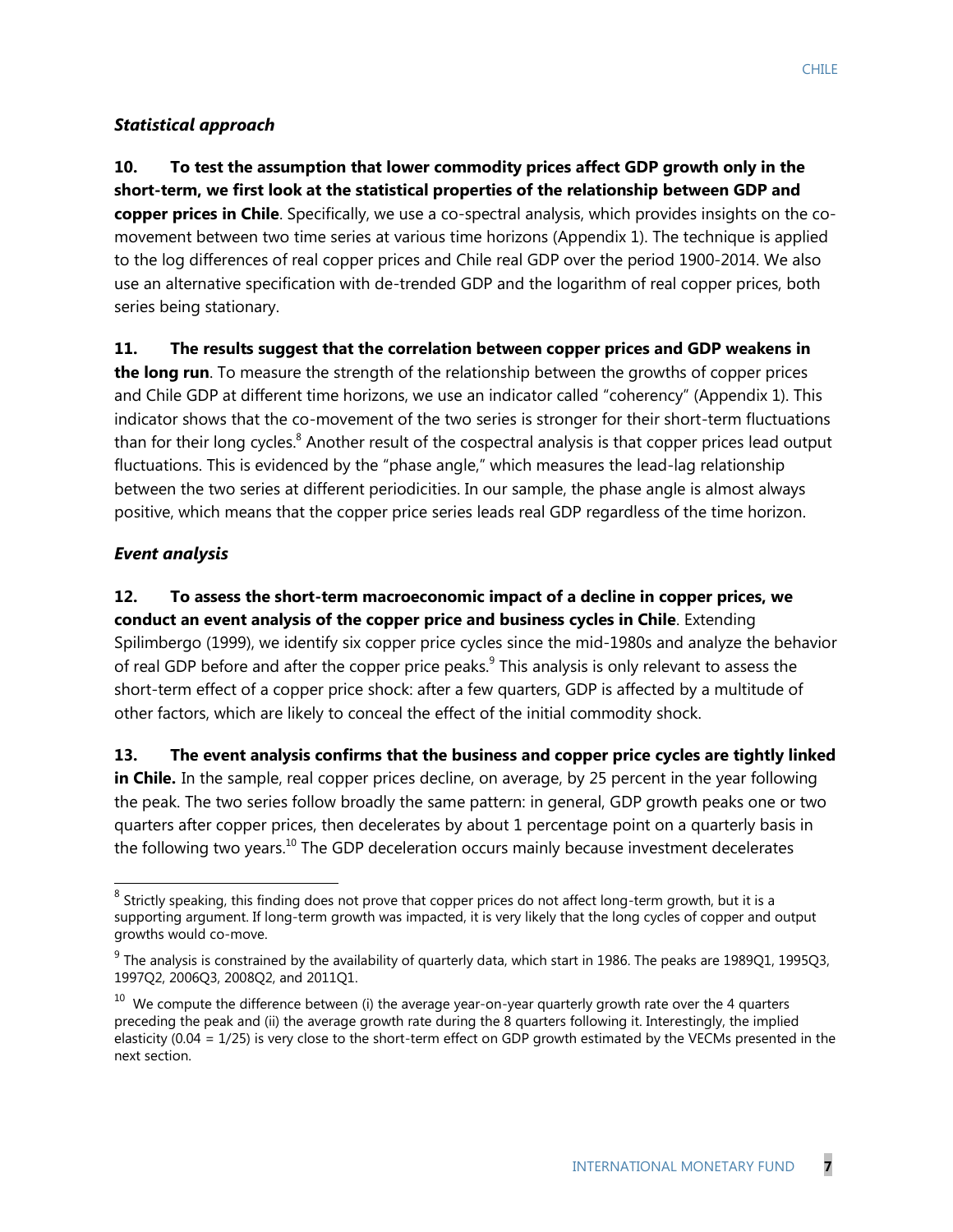strongly after the peak, dragging down imports (one fourth of which are capital goods, on average), whereas consumption and exports do no show a clear pattern.



#### *Econometric Analysis*

 $\overline{a}$ 

## **14. The behavior of GDP after a commodity price shock can also be analyzed within a Vector Error Correction Model (VECM).** Assuming that copper prices have transitory effects on GDP growth and a permanent effect on the GDP level, the VECM constitutes a natural instrument to estimate transitional dynamics when a shock moves variables away from equilibrium.<sup>11</sup> Constrained by the data availability, our quarterly sample starts in 1990. Most of the specifications have a fourlag structure determined by standard lag length criteria.

#### **15. A cointegration relationship exists between copper prices, real GDP, and national**

**saving rate.** We tested the existence of long-term relationships between real GDP, nominal copper prices and the following variables: the openness ratio, the investment rate, the national savings rate, $^{12}$  population growth, the price level, inflation, and the REER. Our baseline model includes the log of Chile real GDP, the log of nominal copper prices, and the log of the national savings rate.<sup>13</sup> Over the period considered, the three variables are cointegrated.<sup>14</sup> The levels of GDP and copper prices are positively related in the long-run, suggesting that Chile does not suffer from Dutch

 $11$  The method is similar to Collier and Goderis (2012), who estimate an annual panel VECM over 1963–2008 in 120 countries using aggregate commodity price indices.

 $12$  The savings rate is calculated as the difference between nominal GDP and "other domestic demand," in percent of GDP.

 $13$  The models passes a number of standard tests, including length lag tests for the unrestricted VAR, integration of individual variables, and Johansen cointegration tests.

 $14$  Nominal and real copper prices have followed a similar evolution since the 1990s, and both are found to be integrated over the period, which is the reason why they can be used interchangeably in the equation (the previous section shows that *over a longer period*, the log of real copper prices is likely to be stationary).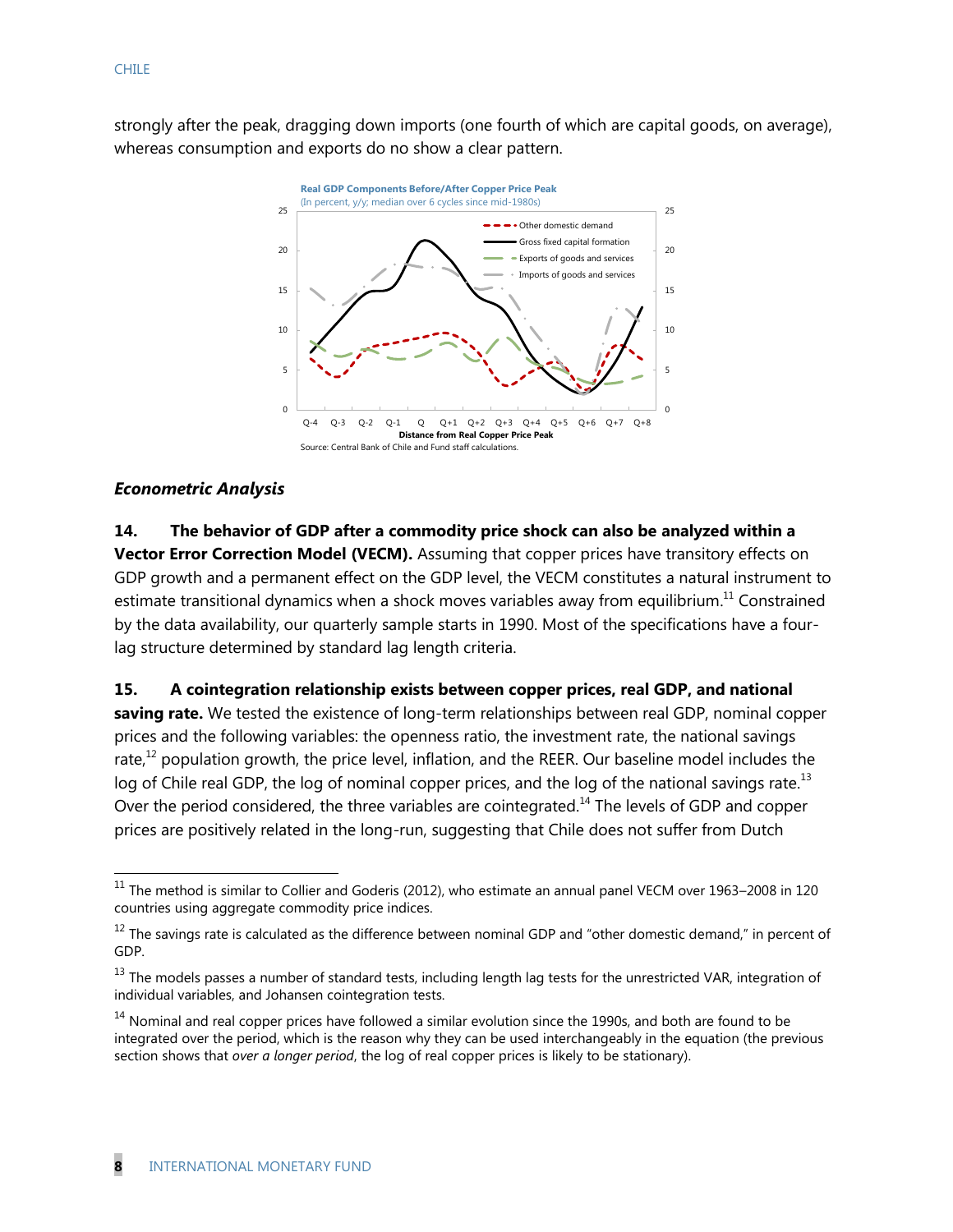disease, probably because of its sound institutional and policy framework. The sign of the savings rate could signal a consumption smoothing behavior, with national savings increasing with copper prices—partly because of the structural fiscal rule in place since 2000. The model (as well as alternative specifications) is described in Appendix 4.

**16. After a copper price shock, the transition towards the new steady state takes several years**. Depending on the model, the length of convergence spans over 5–10 years.<sup>15</sup> Following a 20 percent nominal price shock, GDP stabilizes at a level which is between 2 and 4 percent below baseline in the long run.<sup>16</sup> This effect is similar in magnitude and duration to that estimated by Fornero and others (2015) in a SVAR with persistent shocks. Results are robust to alternative specifications, including (i) a shorter period (e.g., the commodity boom of 2003–14), (ii) using alternative variable definitions (real copper prices, GDP per capita), (iii) fewer lags, (iv) annual data,<sup>17</sup> and (v) with an exogenous block including China GDP growth, the change in the Fed funds rate and the change in the VIX index (Appendix 4).

**17.** The effect of the price shock on GDP growth is frontloaded. In all models, GDP does not decline linearly over 5–10 years. Most of the growth decline is concentrated in the first three years. At the WEO projection horizon (5 years), GDP growth is found to be 0.1–0.2 percentage point below baseline for a 20 percent price shock. The precise point estimate is very sensitive to the specification. For instance, annual models generally produce a faster adjustment, and consequently, a smaller growth deceleration in the fifth year, perhaps because of their smaller number of lags.

## **18. The negative effect on GDP growth is, to a large extent, driven by lower capital**

**accumulation**. To assess the effect of a copper price shock on capital accumulation, we estimate annual VECMs since 1960 (longest sample available).<sup>18</sup> Over this period, we find alternative cointegration relationships between nominal copper prices, real GDP, the capital stock, and either the openness ratio or the REER and a linear trend (all variables in logarithm). We also estimate another model with two cointegration relationships, and impose (and test) restrictions on the longterm and short-term coefficients to identify the equations.<sup>19</sup> Short-term dynamics include dummies for the 1975 and 1982 crises. Overall, these models show that a 20 percent fall in nominal copper

 $\overline{a}$ 

<sup>&</sup>lt;sup>15</sup> Simulations use the following Cholesky ordering for the baseline model: copper prices, savings rate, and GDP.

 $16$  20 percent corresponds to the estimated size of the "permanent" shock, proxied by the decline between the average copper price during the boom years (2006–14) and the average price projected in the WEO over 2015–20.

<sup>&</sup>lt;sup>17</sup> Annual regressions are conducted over 1990–2014 and 1960–2014. Over the longer period, we find a cointegration relationship between Chile real GDP (in log), real copper prices (in log), the openness ratio (exports plus imports divided by GDP, in log), and the investment ratio (gross fixed capital formation in percent of GDP, in log).

 $18$  The capital stock variable is only available at the annual frequency. The models' results are not reported here but available from the author upon request.

 $19$  One cointegration relationship relates GDP per capita and capital stock; the other one relates GDP per capita, openness ratio and real copper price.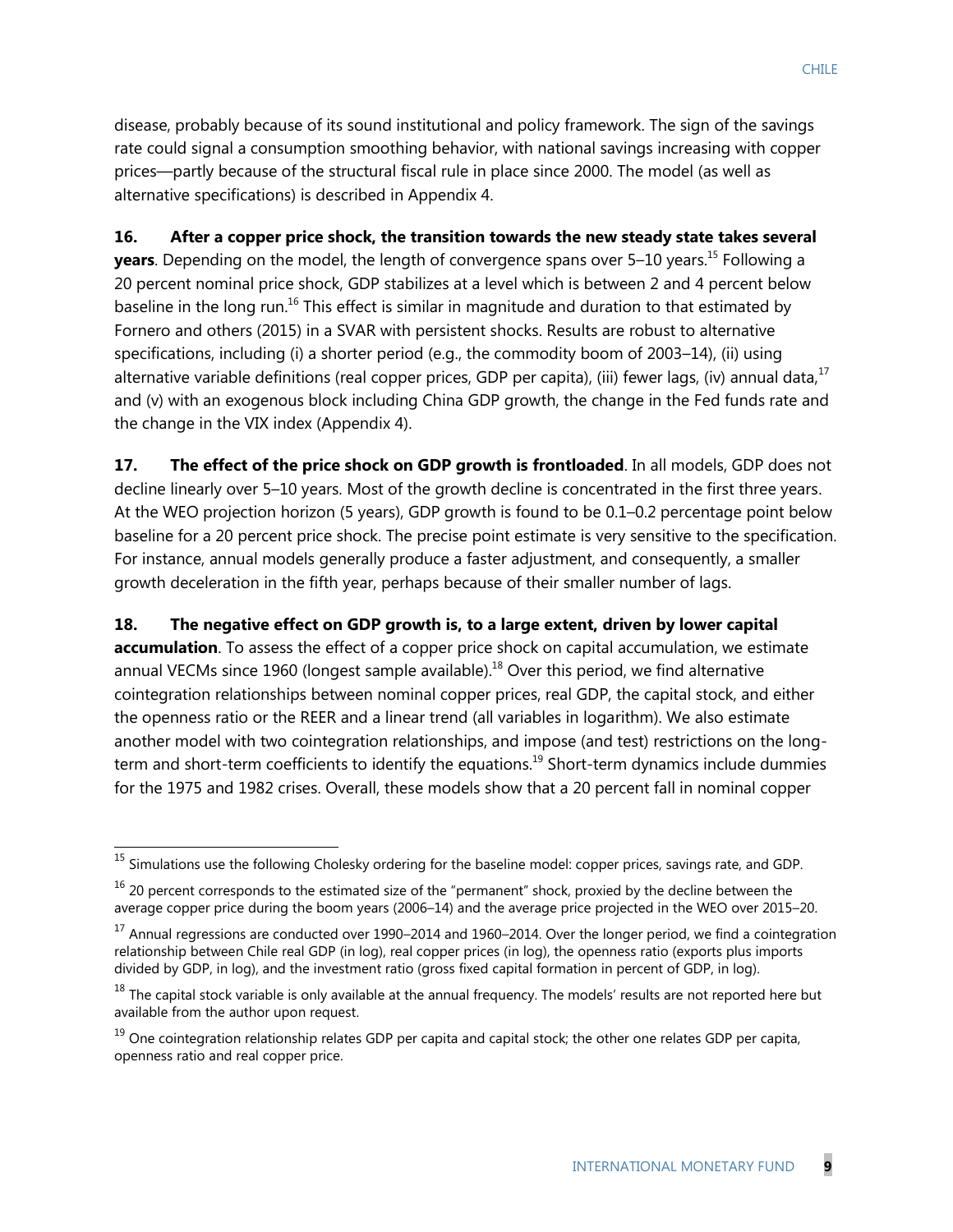prices reduces capital accumulation by about 0.1–0.3 percentage points (relative to the baseline) after five years.

**19. Total factor productivity (TFP) effects seem less important**. The negative effect on capital accumulation could potentially be (partly) offset by a positive response of TFP growth if lower copper prices were to trigger a reallocation of resources from mining towards higherproductivity sectors. To test whether the data confirm this hypothesis, we re-estimate the quarterly VECM (over 1990–2014 with the national savings rate and nominal copper prices) but differentiate between mining and non-mining output. We do not find evidence of reallocation between the two sectors after the shock. The fall in mining output is marginal, suggesting that the supply elasticity of copper output is quite small. Most of the output decline occurs in the non-mining sector, perhaps because of negative wealth effects or because some copper-related production is recorded in other sectors (e.g., infrastructure). Using the model's output estimates and assumptions on TFP growths in each sector, we find that aggregate TFP growth would decline marginally (by less than 0.05 percentage point) in the medium-run after a 20 percent nominal copper price shock.<sup>20</sup>

# **D. Conclusion**

### **20. This chapter suggests that the fall in copper prices is likely to have a persistent**

**(although not permanent) effect on GDP growth**. While the impact of lower copper prices on output peaks in the first 3 years after the shock, the transition towards the new lower steady-state GDP level generally takes 5–10 years. From a production function perspective, the reduction in GDP growth is mainly driven by lower capital accumulation, while the TFP channel seems less important.

 $\overline{a}$ 

<sup>&</sup>lt;sup>20</sup> We assume TFP growth rates of -5 percent a year in the mining sector and +0.5 percent in the non-mining sector—a calibration close to actual 2013 estimates according to CORFO (2014).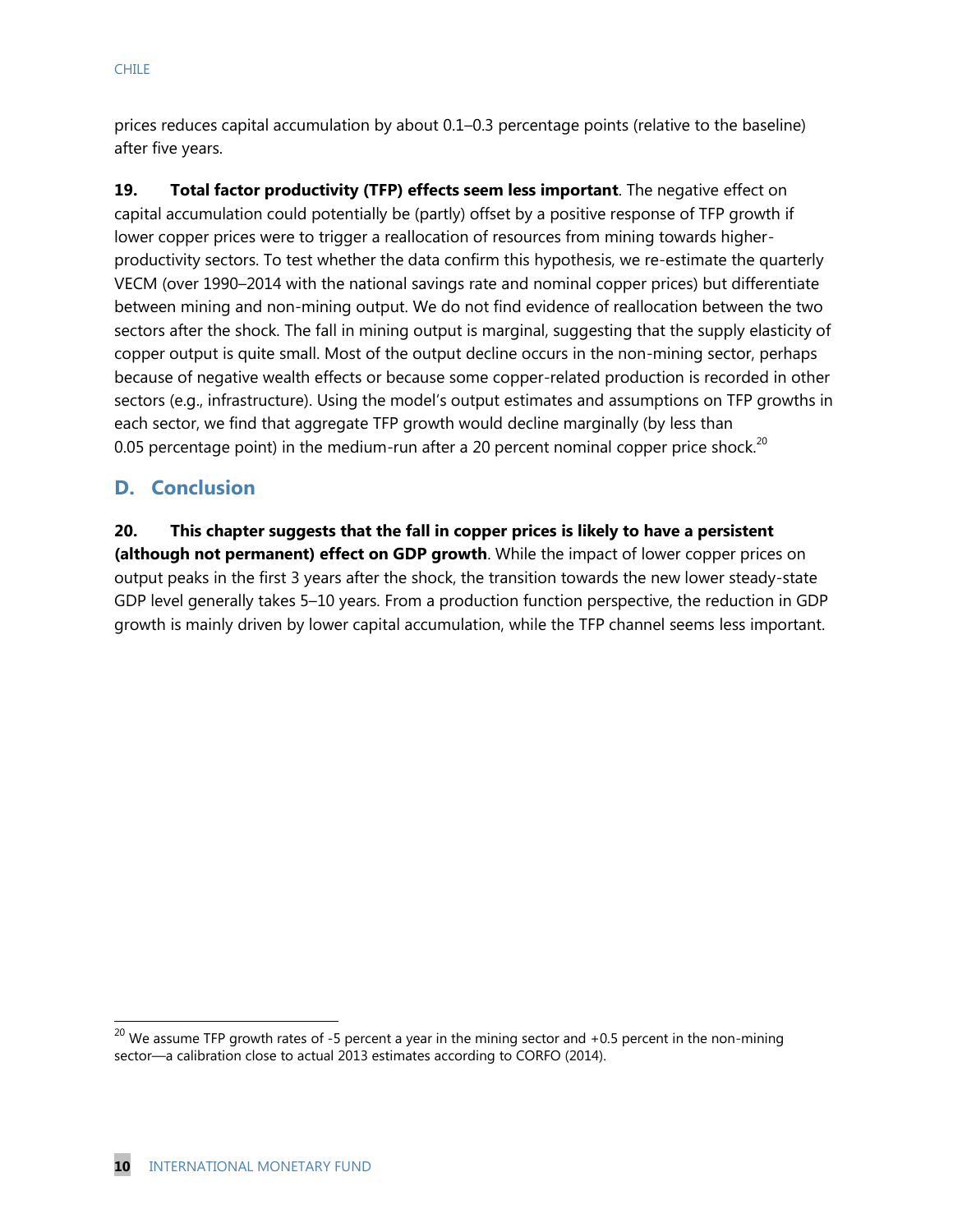# **Appendix 1. Spectral Analysis Concepts**

#### *Spectral analysis*

Stationary time series can be written as a linear combination of orthogonal cyclical (trigonometric) functions, also known as their Fourier representation. The "spectrum" of a time series, which is the central concept of the spectral analysis, is the Fourier representation of the autocovariance function of the series. The spectrum enables to identify the frequency components that make the greatest contribution to the overall variance of the series. The sample counterpart of the theoretical (infinite) spectrum is called the "periodogram." A peak of the periodogram at frequency f (or w) denotes a cycle of period  $T=1/f$  (or 2pi/w) in the original series.<sup>21</sup>

#### *Co-spectral analysis*

The spectral analysis can be extended to a multivariate case in order to measure the co-movement between series. The most commonly indicators are called the "coherence" or "coherency" (which estimates the correlation between the series at a particular frequency), the "phase angle" (measuring the lead-lag between the cycles of the two series at a particular frequency) and the "gain" (which calculates the difference in the cycle amplitude).

#### *Band-pass filters*

 $\overline{a}$ 

A "low (resp. high) pass" filter passes low (resp. high)-frequency signals and blocks high (resp. low) frequency ones. A "band pass" filter passes signals whose frequency lies in a certain frequency band. An example of such filter is the Christiano-Fitzgerald (CF) filter, which is used to isolate the cyclical component of a time series by specifying a range for its duration. This chaper uses the full sample asymmetric form of the CF filter, which is the most general form. The alternative, using a fixedlength filter (such as the Baxter-King filter) would require that we rely on the same number of lead and lag terms for every weighted moving average. This would imply losing observations at the beginning and the end of the sample. The asymmetric filter does not impose this requirement and can be computed until the last data point of the sample.

 $^{21}$  T denotes the period, f the frequency, w the angular frequency.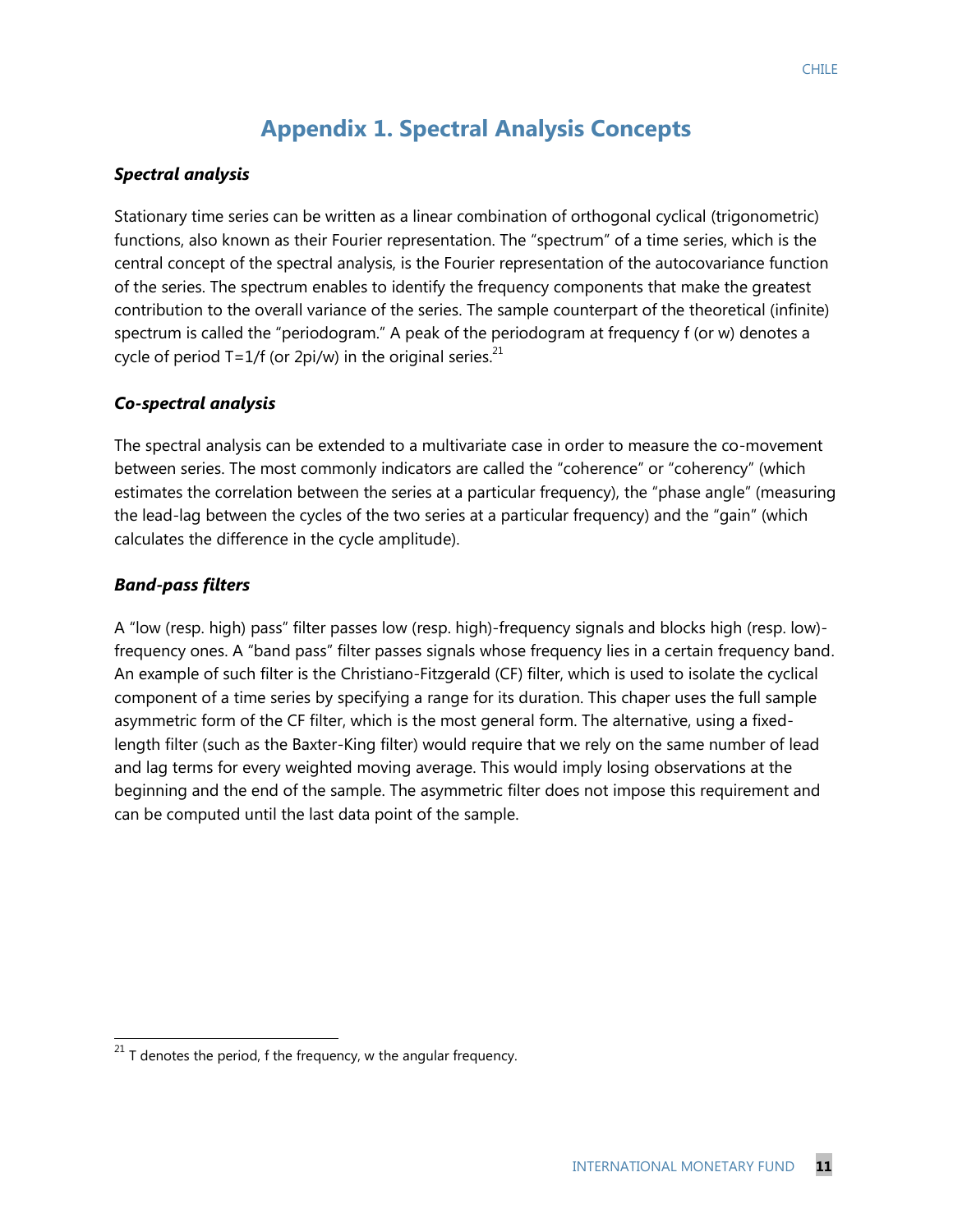# **Appendix 2. A Simple Model of Copper Prices**

This appendix presents the results of quarterly models of nominal copper prices, which are estimated over 1991–2014 with OLS. Appendix Table 2.1 reports the estimates of the baseline model (column 2) and alternative specifications (columns 3–6).

| Dep. Var:                      | DL(COP)                 | DL(COP)                 | Appendix Table 2.1. Nominal Copper Price Equations<br>DL(COP) | DL(COP)                 | DL(RCOP)                |
|--------------------------------|-------------------------|-------------------------|---------------------------------------------------------------|-------------------------|-------------------------|
| DL(real GDP China)(-1)         | 5.73<br>$(4.26)$ **     | 5.59<br>$(4.07)$ **     | 5.75<br>$(4.31)$ **                                           | 2.91<br>$(2.39)^*$      | 5.53<br>$(4.13)$ **     |
| D(US10 year bond<br>yield)(-6) | $-0.07$<br>$(-2.73)$ ** |                         | $-0.07$<br>$(-2.79)$ **                                       | $-0.06$<br>$(-2.10)^*$  | $-0.07$<br>$(-2.73)$ ** |
| DL(US REER)(-6)                | $-0.89$<br>$(-2.18)$ *  | $-0.91$<br>$(-2.18)$ *  |                                                               | $-0.80$<br>$(-1.75)$    | $-0.84$<br>$(-2.07)$ *  |
| <b>D(Net Position Traders)</b> | 0.00<br>$(4.91)$ **     | 0.00<br>$(4.57)$ **     | 0.00<br>$(4.92)$ **                                           |                         | 0.00<br>$(4.89)$ **     |
| Dummy Q4 2008                  | $-0.60$<br>$(-6.81)$ ** | $-0.63$<br>$(-6.91)$ ** | $-0.61$<br>$(-6.90)$ **                                       | $-0.68$<br>$(-6.43)$ ** | $-0.57$<br>$(-6.48)$ ** |
| Dummy Q2                       | 0.06<br>$(2.56)^*$      | 0.06<br>$(2.74)$ **     | 0.06<br>$(2.55)^*$                                            | 0.01<br>(0.52)          | 0.05<br>$(2.27)^*$      |
| Constant                       | $-0.13$<br>$(-3.79)$ ** | $-0.12$<br>$(-3.58)$ ** | $-0.13$<br>$(-3.75)$ **                                       | $-0.06$<br>$(-1.85)$    | $-0.13$<br>$(-3.79)$ ** |
| D(Fed Fund Rate)(-5)           |                         | $-0.04$<br>$(-1.84)$    |                                                               |                         |                         |
| DL(US NEER)(-6)                |                         |                         | $-0.89$<br>$(-2.39)$ *                                        |                         |                         |
| Observations:                  | 86                      | 86                      | 86                                                            | 94                      | 86                      |
| R-squared:                     | 0.61                    | 0.59                    | 0.61                                                          | 0.40                    | 0.59                    |
| F-statistic:                   | 20.41                   | 18.83                   | 20.79                                                         | 11.57                   | 19.02                   |

## **Appendix Table 2.1. Nominal Copper Price Equations**

Note: COP (resp. RCOP) denotes the nominal (resp. real) copper price; t-statistics in parentheses; \*\*\*(\*\*, \*) = significant at the 1 (5, 10) percent level.

In the baseline model, copper prices (in log difference) are found to be affected by (i) China real GDP (in log difference); (ii) the real effective exchange rate of the dollar (in log); (iii) an indicator of market expectations (net open position of non-commercial traders in copper futures, in log); (iv) the US real fed fund rate (in log); and (v) some time dummies. This model explains about 60 percent of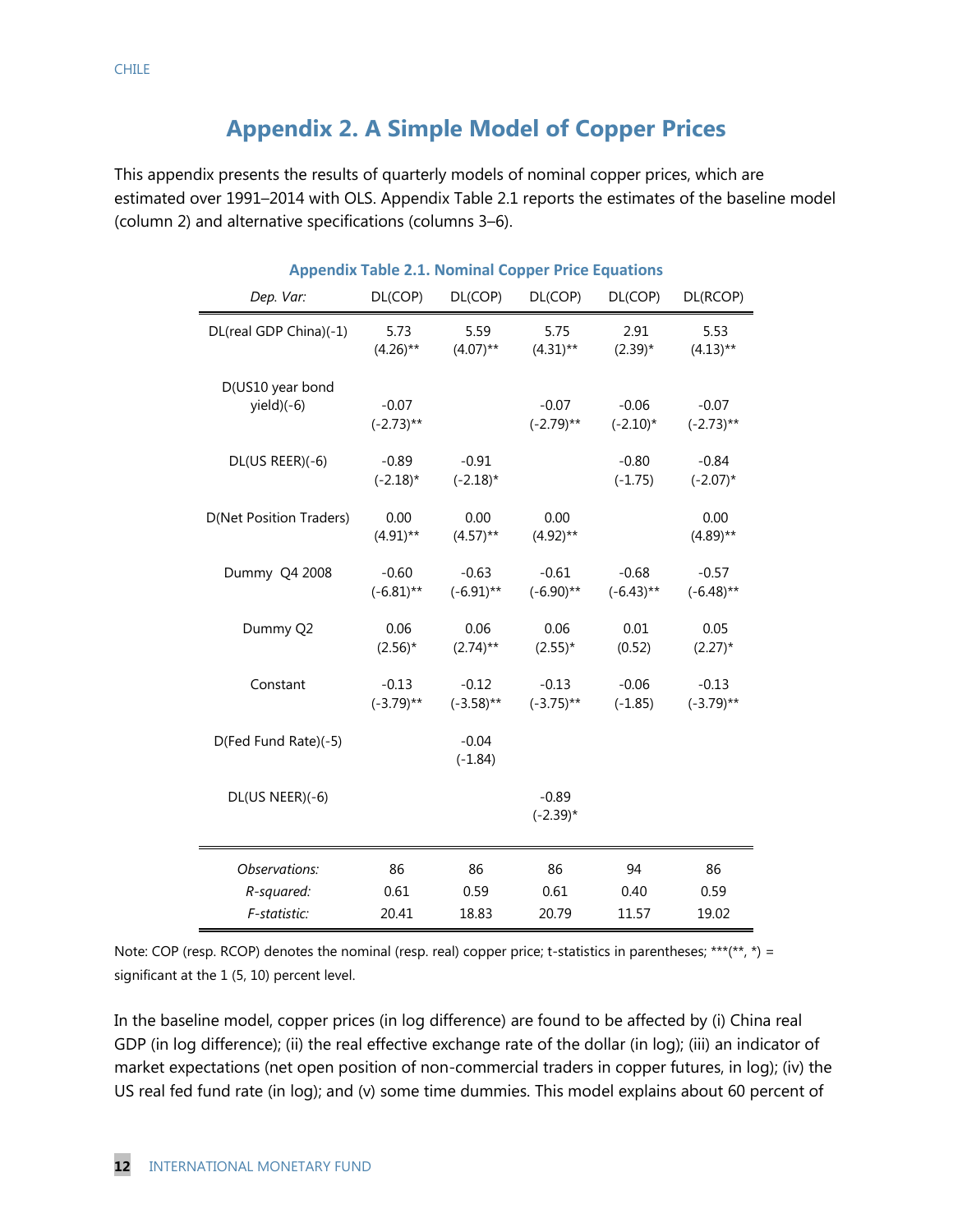the volatility of copper prices over the period. All estimated coefficients are consistent with priors. Copper prices are positively affected by China's growth and the position of non-commercial traders,<sup>22</sup> and negatively affected by global interest rates<sup>23</sup> and the U.S. dollar.<sup>24</sup> The beta coefficients (standardized by the relative standard deviation of each regressor) show that market expectations and China's growth are the main drivers of copper prices. Growth in other regions (Japan, Europe, U.S.) were not found to impact copper prices in a consistent manner.

The model is robust to alternative specifications using real copper prices, the U.S. fed fund rate, real bond yields, and the nominal effective exchange rate of the dollar. An equation excluding the net position of traders is also included, as this variable is correlated with China's growth and impairs the stability of the coefficients.

 $\overline{a}$ 

 $^{22}$  If large institutional investors (not involved directly in production or distribution of commodities) increase their long positions, it means that they have a bullish bias on the market and expect prices to increase.

 $^{23}$  If the real interest rate is high, producers are encouraged to extract copper now, sell it, and invest the proceeds in bonds. The result is a fall in demand or rise in supply, which drives down the spot price of copper.

 $24$  The negative effect of the dollar on commodity prices can be explained by two factors: (i) a "demand effect:" as the price of commodities is set in dollars, foreign countries have to buy commodities at a higher price (in domestic currency), and therefore the demand for commodities declines, which reduces their price; and (ii) a "portfolio reallocation effect:" when the dollar goes up, investors move from the commodity to the currency market.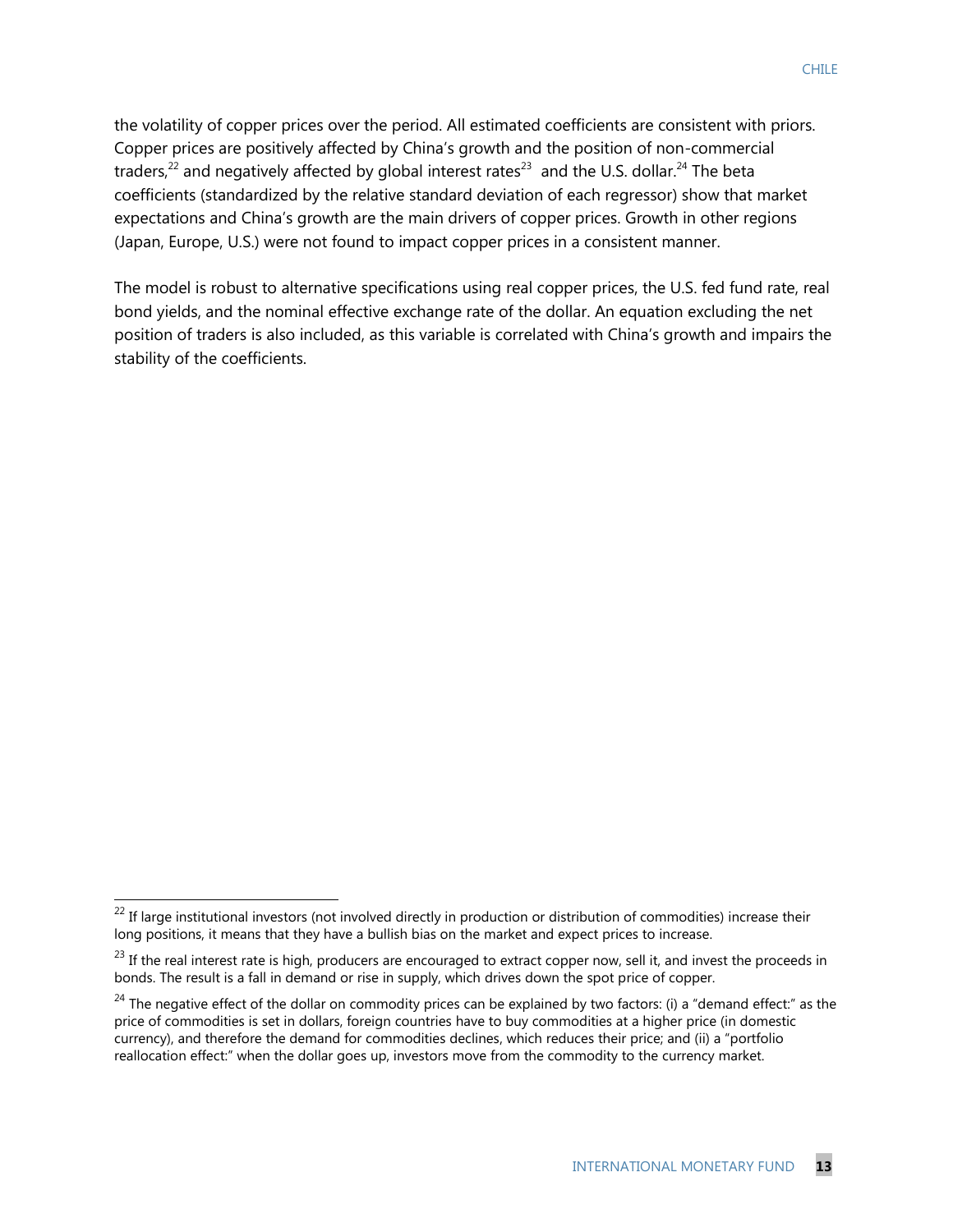# **Appendix 3. Theoretical Effects of Commodity Price Shocks on GDP Growth**

This appendix discusses the effects of a permanent exogenous commodity price shock on the GDP of commodity producers. The analysis is conducted in models where commodities are a produced good rather than a production factor.

**Models typically highlight four main transmission channels**: (i) *Return*: a commodity price decline affects the return of investment and extraction, whether it is measured as the marginal productivity of capital, profitability, or capital gains on commodity prices (see below); (ii) *Savings*: lower commodity prices erode the income generated by the commodity sector, reducing savings and investment other factors being equal; (iii) *Resource reallocation:* capital and labor move from the commodity sector to sectors producing other tradable and non-tradable goods; and (iv) *Governance*: some models assume that a contraction of the commodity sector could foster entrepreneurship and reduce rent-seeking behaviors.

#### *Static neoclassical investment model*

A permanent exogenous decline in the price of output decreases the marginal productivity of capital (in nominal terms) and hence the firm's demand of capital until the identity between user cost of capital and marginal capital productivity is restored at a higher productivity level. With a Cobb-Douglas function, it is easy to show that the demand for capital depends positively on the output price. In the absence of adjustment costs, the effect is instantaneous. Thus, **the model predicts a instantaneous negative effect on GDP growth and permanent negative effect on the GDP level.** Intuitively, at lower copper prices, some projects are not going to be profitable and production will be permanently scaled down with a one-off effect on growth.

#### *Tobin's Q investment model with adjustment costs*

In a Tobin's Q model, investment decisions are forward-looking and depend on the gap between the marginal cost of capital and the marginal value (in terms of future profits) of an additional unit of capital—this value depends on future output prices.

The results of the previous model remain valid: **negative price shocks have a temporary negative effect on GDP growth and a permanent negative effect on the GDP level.** In addition, the standard Tobin's Q model generally incorporates capital adjustment costs, so that **the deceleration of the capital stock is gradual rather than instantaneous**.

An important implication of the model is that the effect of a price decline depends on the persistence of the shock. Temporary shocks affect only marginally the sum of future profits, while permanent shocks have a stronger effect on the Q. Therefore, **the short-term effect on investment and GDP growth is stronger for permanent shocks**.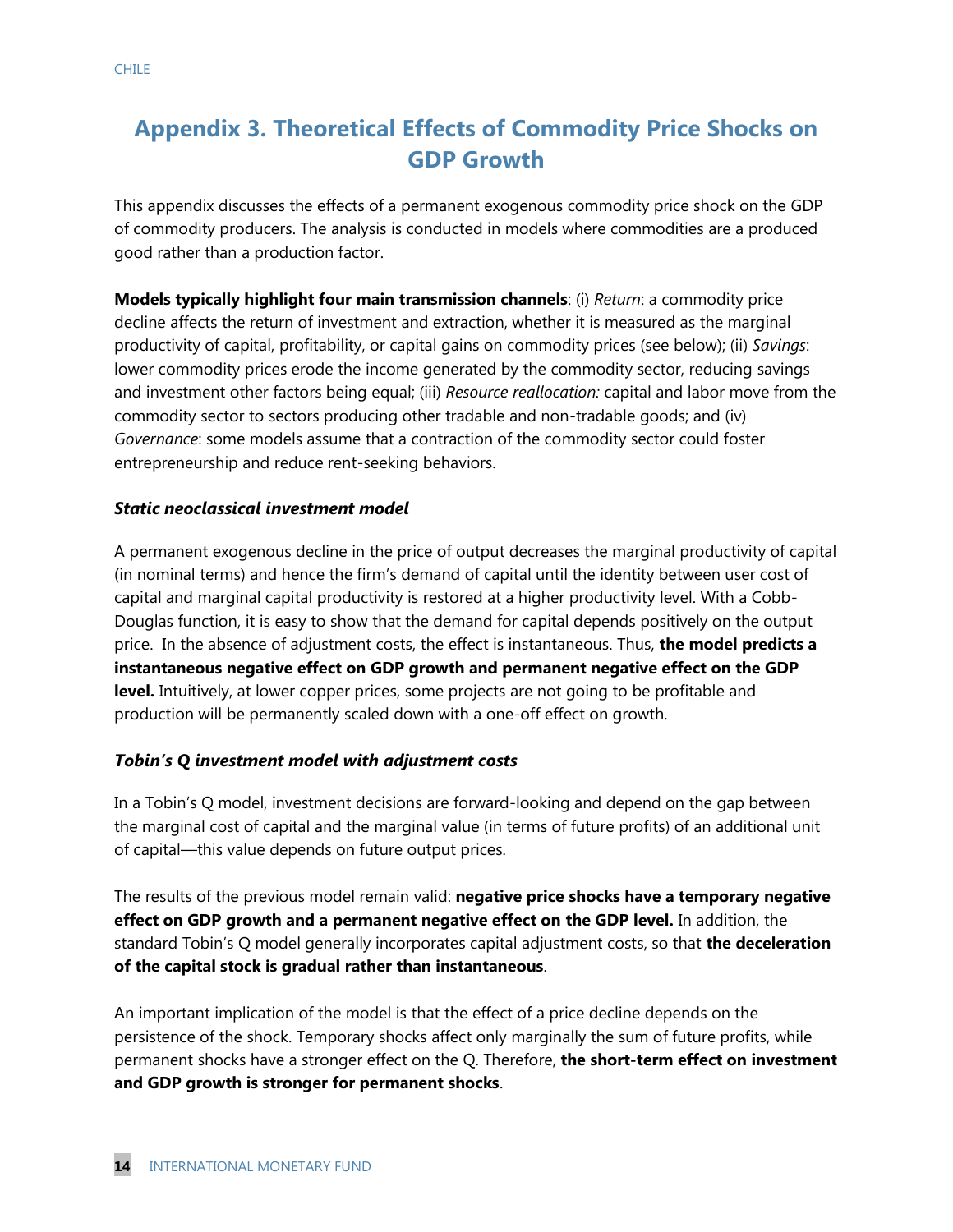#### *Commodity extraction model*

 $\overline{a}$ 

In this model, the production/extraction decision today is driven by the expected future rate of increase in commodity prices, not by their current level (Box 1). **The short-term effect of the shock will thus depend on how it impacts price expectations**:

- If the negative shock is temporary and prices are expected to recover, the expected growth rate of prices may temporarily exceed the interest rate. Producers will have incentives to postpone production until prices bounce back. GDP growth will immediately decline. Compared to previous investment models, production declines because of the expected capital gain, not because investment is not profitable at current prices.
- If the negative shock is believed to be permanent and copper prices do not recover to the preshock level (but resume growing at the same rate as in the baseline following the shock), shortterm GDP growth will be unaffected.<sup>25</sup>

Regardless of the persistence of the shock, **there is no effect on long-term growth**. The reason is that production growth depends on the gap between the expected price increase and interest rate; there is no reason to assume that this gap is affected by the initial shock. In addition, output growth in the long-term would most likely be zero, as the stock of commodity is eventually depleted.

#### **Box 1. Hotelling's Rule**

The Hotelling's rule states that non-renewable resources should grow at a pace equal to the interest rate. It may be derived from a social welfare maximization program (Van der Ploeg, 2011). It can also be understood intuitively from a simple arbitrage condition in the commodity market (Frankel 1986, 2011). The decision whether to leave deposits in the ground (and sell them later) versus to extract and sell them at today's price is governed by an arbitrage condition between the interest rate and expected future rate of increase in commodity price. Indeed, one should be indifferent between keeping the resources underground (in which case the return is the capital gain on reserves) and extracting and selling them to get a market return on the proceeds. If producers expect prices to grow at a rate below the interest rate, they will extract all the commodity now, sell it, and invest the proceeds in financial securities. Then, the commodity price will collapse until the expected price growth matches the interest rate. On the opposite, if commodity prices increase faster than the interest rate, producers are better off not bringing the commodity out of the ground, which increases the price of commodities today (due to the supply shortage) and reduces expected capital gains.

 $^{25}$  Another possible scenario is that prices decline and stay permanently low (instead of growing at the same pace as in the baseline). In this case, producers will have an incentive to extract and sell all commodities immediately, resulting in a short-term boost of production growth.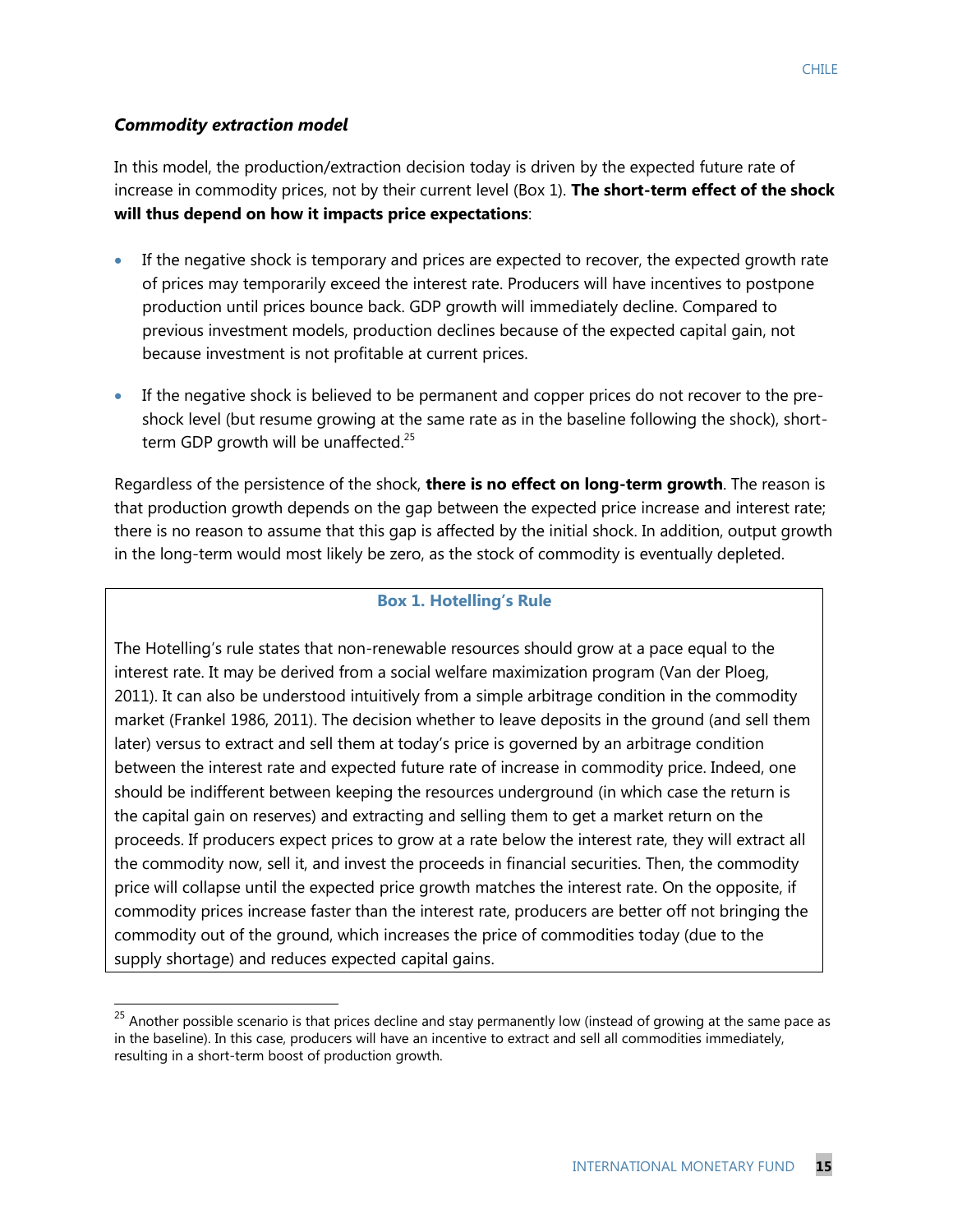In the simplest version of the model, there is perfect substitutability between the financial asset and natural resource, so the discrete decision of the producer is basically to extract or not *all* resources today. In an open economy where interest rates and copper prices are set exogenously, a gap between these variables can persist. The arbitrage condition becomes: expected rate of increase equals the interest rate minus a "convenience yield" which includes extraction costs (growing with the level of production). If copper prices grow at a rate below the interest rate, producers extract copper until growing extraction costs have restored the parity. In this case, not all resources are extracted.

#### *Salter-Swan model*

The Salter Swan model, used to describe Dutch disease effects, is an appealing framework to understand the effects of a negative commodity price shock, which is theoretically equivalent to a decline in the stock of natural resources.

A natural resource shortfall results in a **reallocation of capital and labor from the non-tradable sector towards the non-commodity tradable sector**. In the simplest version of the model, the shift affects neither the aggregate production nor its growth rate; it simply induces a **change in the production structure** (Van der Ploeg, 2011). Interestingly, even if the non-commodity tradable sector has higher productivity, the resource shift does not increase real aggregate output, because prices are also lower in the non-commodity tradable sector, which implies that its weight in total production is also lower (assuming that output is aggregated with price-based fixed weights, e.g. in a Laspeyres index).

#### *Salter-Swan model with learning by doing*

To generate a long-term growth effect, additional assumptions are necessary (Van der Ploeg, 2011). For instance, the capital and labor reallocation has a permanent growth effect if the non-commodity tradable sector benefits most from learning by doing and other positive externalities—meaning that productivity increases with the size of production or employment in this sector. In this case, **a permanent negative commodity price shock boosts GDP growth in the long run.** 

#### *Institutional models*

Some models explain the poor long-term performance of commodity exporters by weaker institutions and governance rather than Dutch disease. Natural resources may foster corruption, conflicts, wastage, and rent seeking behaviors. Conversely, a reduction in the size of the commodity sector could be beneficial. In these models, **the effect of a negative shock on GDP growth and level is positive and permanent.** 

#### *Solow growth model*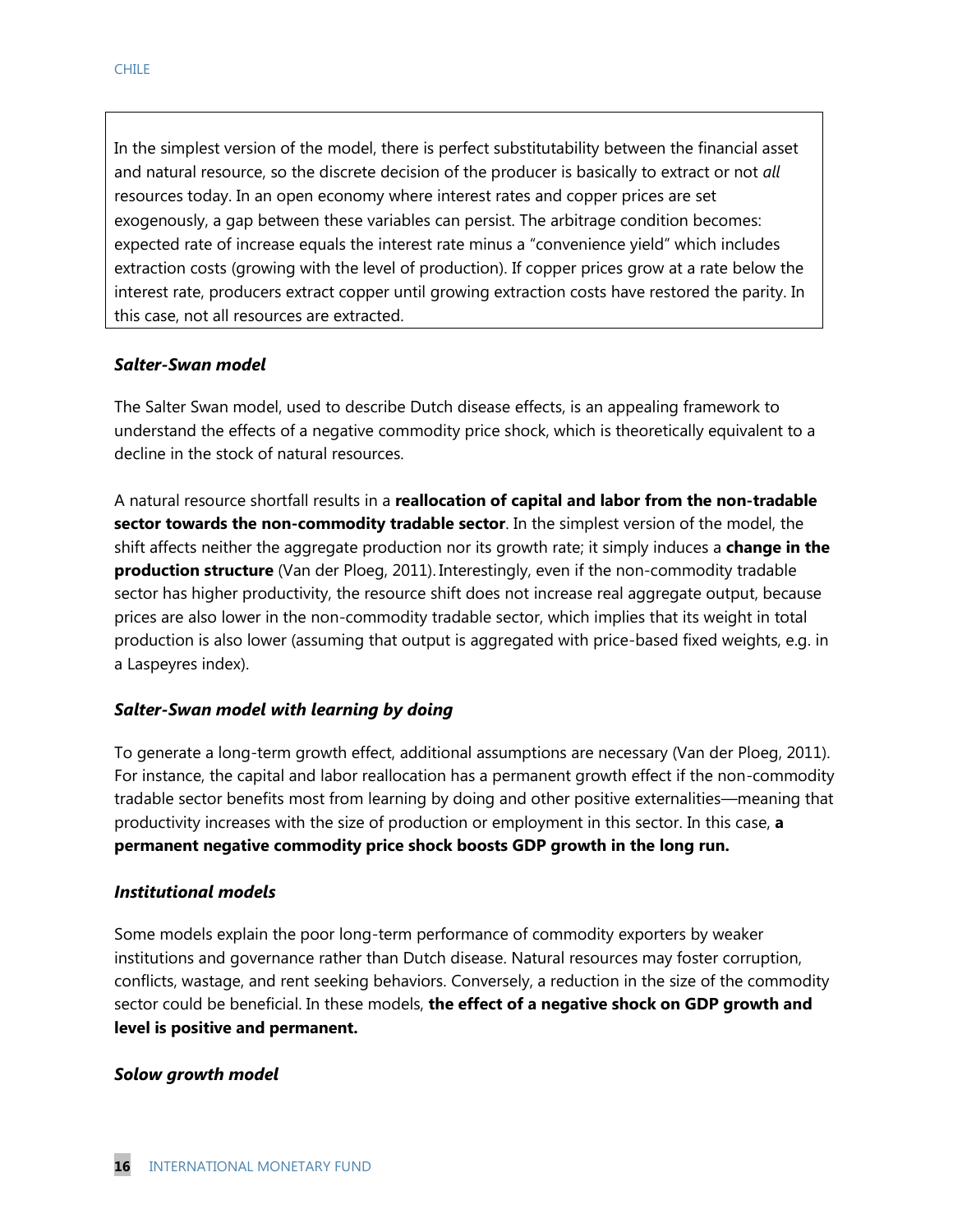Growth models can incorporate commodity prices in two alternative ways, as an output or as an additional factor of production. In the following, we consider the first case, which is the most relevant to Chile.<sup>26</sup> The Solow model assumes that the economy produces and consumes a single good. Incorporating a relative price between capital/consumption and the produced good marginally modifies the formulas. In the steady state, the stock of capital depends positively on the price of output, but the long-term growth rate does not depend on prices (it depends only on technological progress). Therefore, **a commodity price decline is accompanied by a temporary negative effect on GDP growth and a permanent negative effect on the GDP level.** 

During the convergence towards the new (lower) steady state, growth will be slower than in the baseline. Indeed, a decline in the relative price of output is equivalent to a decline in the savings rate (as lower savings are generated for a given level of real income).<sup>27</sup> As less saving and investment are generated at each period, the growth rate is (temporarily) slower during the transition.

#### *AK growth model*

In an endogenous growth model (such as the model of learning by doing of Romer (1986) where technical progress is related to the overall stock of capital in the economy), a decline in the price of output would generate less savings and less investment, with a permanent negative effect on GDP growth, because the stock of capital has positive externalities at the macroeconomic level. Thus, **the negative effect on GDP growth and level is permanent.** 

#### *Models focusing on commodity price volatility*

Some argue that the adverse growth effect of natural resources results mainly from the volatility of commodity prices, and the related impact on investment and consumption. In particular, there is some evidence that real exchange rate volatility (either due to the volatility of the commodity or to a Dutch disease effect) may hurt investment. This volatility channel could potentially be more important than direct effects. In this case, **a decline in the price level, not accompanied by higher volatility, could have no effect on GDP growth and GDP level.** 

 $\overline{a}$ 

 $^{26}$  In models with exhaustible resources as production factor, production and capital growth is generally negative in the steady state (with output and capital stock converging towards zero), because of the scarcity of the commodity. A change in the stock of resources lifts (up or down) the path but does not affect the steady state (Van der Ploeg, 2011). This result is also valid in a simple endogenous AK model (Aghion and Howitt, 2009).

<sup>&</sup>lt;sup>27</sup> sPY = s'Y with s'=sP.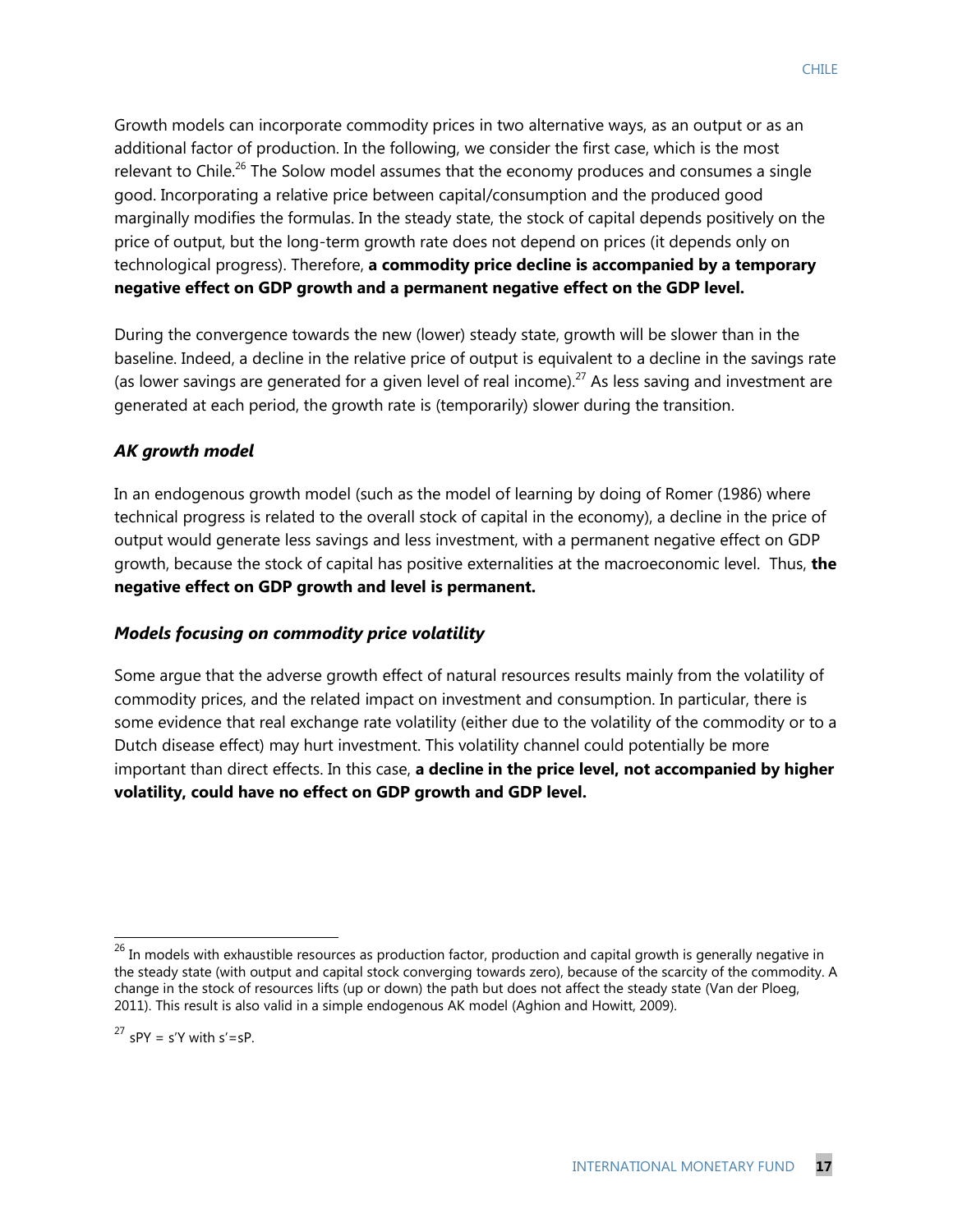# **Appendix 4. Econometric Results**

|                                                                      | Model 1              | Model 2              | Model 3              | Model 4              | Model 5              | Model 6               | Model 7              | Model 8 $1/$         | Model 9 $1/$         |
|----------------------------------------------------------------------|----------------------|----------------------|----------------------|----------------------|----------------------|-----------------------|----------------------|----------------------|----------------------|
| Period                                                               | 1990-<br>2014        | 1990-<br>2014        | 1990-<br>2014        | 1990-<br>2014        | 1990-<br>2014        | 2003-<br>2014         | 1990-<br>2014        | 1990-2014            | 1960-2014            |
| <b>Cointegrating Equation</b>                                        |                      |                      |                      |                      |                      |                       |                      |                      |                      |
| Log (real GDP)(-1)                                                   | 1.00                 | 1.00                 | 1.00                 |                      | 1.00                 | 1.00                  |                      | 1.00                 | 1.00                 |
| Log (copper price)(-1)                                               | $-0.37$<br>$[-5.14]$ |                      | $-0.37$<br>$[-5.24]$ | $-0.30$<br>$[-5.12]$ | $-0.43$<br>$[-4.75]$ | $-0.33$<br>$[-17.39]$ |                      | $-0.33$<br>$[-6.54]$ |                      |
| Log (national savings rate)(-1)                                      | 1.09<br>[2.68]       | 1.33<br>[2.62]       | 0.96<br>[2.28]       | 0.89<br>[2.70]       | 0.92<br>[1.84]       | 0.69<br>[7.93]        | 0.77<br>[4.27]       | 1.12<br>[3.80]       |                      |
| Constant                                                             | $-15.06$             | $-17.09$             | $-15.25$             | 1.19                 | $-15.25$             | $-15.77$              | $-7.89$              | 0.15                 | $-15.67$             |
| Log (real copper price)(-1)                                          |                      | $-0.46$<br>$[-4.10]$ |                      |                      |                      |                       |                      |                      | $-0.42$<br>$[-2.86]$ |
| Log (real GDP per capita)(-1)                                        |                      |                      |                      | 1.00                 |                      |                       |                      |                      |                      |
| Log (non-mining GDP)(-1)                                             |                      |                      |                      |                      |                      |                       | 1.00                 |                      |                      |
| Log (mining GDP)(-1)                                                 |                      |                      |                      |                      |                      |                       | $-0.50$<br>$[-6.14]$ |                      |                      |
| Log (openness ratio) $2/$                                            |                      |                      |                      |                      |                      |                       |                      |                      | $-1.52$<br>$[-6.02]$ |
| Log (investment ratio) $2^{7}$                                       |                      |                      |                      |                      |                      |                       |                      |                      | $-1.29$<br>$[-2.81]$ |
| Short-Term Dynamics                                                  |                      |                      |                      |                      |                      |                       |                      |                      |                      |
| Number of lags                                                       | 4                    | 4                    | 4                    | 4                    | $\overline{2}$       | 6                     | 4                    | 1                    | 1                    |
| Alpha of dlog(real GDP) equation                                     | $-0.03$              | $-0.02$              | $-0.03$              | $-0.04$              | $-0.03$              | $-0.07$               | $-0.06$              | $-0.09$              | $-0.05$              |
| Exogenous Variables                                                  |                      |                      |                      |                      |                      |                       |                      |                      |                      |
| dummy 2008Q4, Q1, Q3<br>dlog(China GDP), d(VIX), d(fed<br>fund rate) | X                    | X                    | X<br>X               | X                    | X                    | X                     | X                    |                      |                      |

#### **Appendix Table 4.1. Various VECM Models Relating GDP and Copper Prices**

1/ Annual models. Model 9 includes time dummies for 1975 and 1982.

2/ Openness is measured as exports plus imports divided by GDP. Investment ratio is measured as GFCF divided by GDP. Note: t-statistics in brackets.  $\sim 10^{-1}$ 

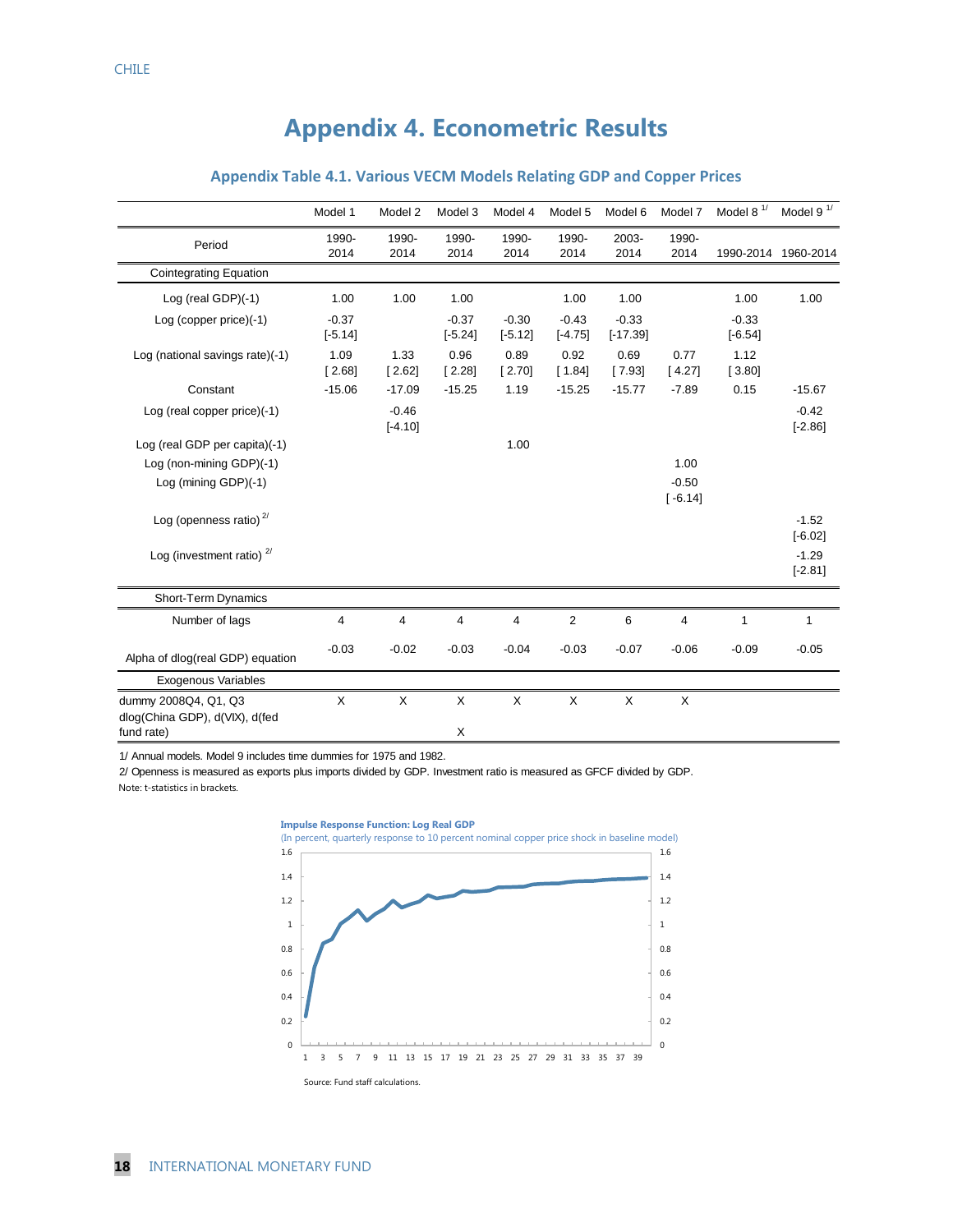## **References**

Aghion P. and P. Howitt, 2009, *The Economics of Growth*, MIT Press.

- Canuto, O., 2014, "The Commodity Super Cycle: Is This Time Different?" Economic Premise, The World Bank.
- Collier, P., and B. Goderis, 2012, "Commodity Prices and Growth: An Empirical Investigation," European Economic Review, 56 pp. 1241–1260.
- CORFO, 2014, "Boletin Trimestral Evolucion de la PTF en Chile 4to Trimestre 2013," Universidad Adolfo Ibanez.
- Erten, B., and J. A. Ocampo, 2012, "Super-cycles of commodity prices since the mid-nineteenth century," DESA Working Paper No. 110ST/ESA/2012/DWP/110.
- De Gregorio, J., 2009, "Economic Growth in Chile and Copper," speech given at the Central Bank of Chile in September 2009 available at [www.bis.org/review/r090915d.pdf](http://www.bis.org/review/r090915d.pdf)
- Fornero, J., M. Kirchner, and A. Yany, 2015, "Terms of Trade Shocks and Investment in Commodity-Exporting Economies," in: C*ommodity Prices and Macroeconomic Policy*, R. Caputo, R. Chang, and D. Saravia (eds.), vol. 21 of Central Banking, Analysis, and Economic Policies, Central Bank of Chile, forthcoming.
- Frankel, J. A., 1986, "Expectations and Commodity Price Dynamics: The Overshooting Model," *American Journal of Agricultural Economics,* Vol. 68, No. 2 (May, 1986), pp. 344–348.
- Frankel, J. A., 2011, "A Solution to Fiscal Procyclicality: The Structural Budget Institutions Pioneered by Chile," NBER Working Paper 16945.
- Jacks, D. S., 2013, "From Boom to Bust: A Typology of Real Commodity Prices in the Long Run," NBER Working Paper 18874.
- International Monetary Fund, 2014, "2014 Article IV Consultation Staff Report," IMF Country Report No. 14/218.
- Romer, P., 1986, "Increasing Returns and Long Run Growth," *Journal of Political Economy*, 94, 1002– 37.

Spilimbergo, A., 1999, "Copper and the Chilean Economy 1960-98," IMF WP/99/57.

Van der Ploeg, F., 2011, "Natural Resources: Curse or Blessing?" Journal of Economic Literature, 49:2, 366-420.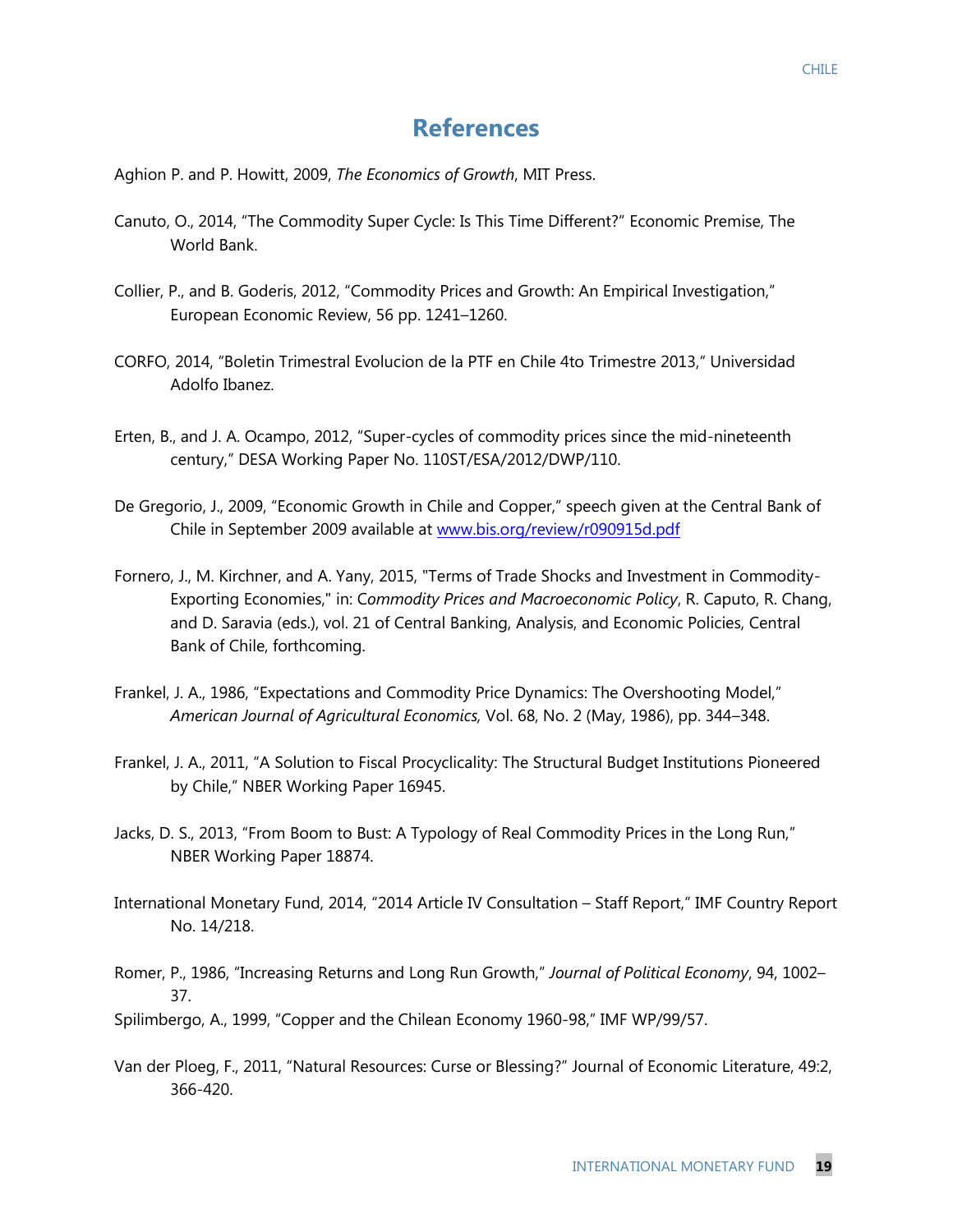# **ASSESSING THE POTENTIAL ECONOMIC IMPACT OF THE STRUCTURAL REFORM AGENDA IN CHILE<sup>1</sup>**

# **A. Introduction**

**1. The Chilean government launched an ambitious economic and structural reforms agenda in March 2014**, **with the objective to foster stronger and more inclusive growth**. The agenda spans a wide range of areas (see table below), including boosting Chile's infrastructure network (mainly energy, transportation, and telecommunication) and improving the quality of

human capital through a reform of the education

**Structural Reform Agenda**

|                      | reform of the education       | <b>Reform Areas</b>     | <b>Main Measures</b>                                  | <b>Status</b> |
|----------------------|-------------------------------|-------------------------|-------------------------------------------------------|---------------|
| system. <sup>2</sup> |                               | Tax Reform              | Capital Income Tax                                    | Passed        |
|                      |                               |                         | Excise and Broadening of VAT Base                     | Passed        |
| 2.                   | The agenda has                | <b>Public Education</b> | Repeal Private Co-payments and Student Selection      | Passed        |
|                      | the potential to lift the     |                         | Eliminate For-Profit Institutions                     | Passed        |
|                      | country to a higher-          |                         | Increase Expenditure in Schools                       | Announced     |
|                      | growth path over the next     |                         | Improve Early Education                               | Announced     |
|                      |                               |                         | Universal Tertiary Education                          | Announced     |
|                      | <b>few decades</b> . Previous | Labor Market            | Repeal Gender-Biased Rules                            | In Congress   |
|                      | studies have shown that       |                         | Increase Day Care Facilities                          | Announced     |
|                      | Chile suffer from an          |                         | Increase Unionization                                 | In Congress   |
|                      | infrastructure gap relative   | Energy                  | Ease Permits                                          | Announced     |
|                      | to OECD economies             |                         | New Concessions to Foster Public Private Partnerships | Announced     |
|                      |                               |                         | Incentivize Renewable Energy                          | Announced     |
|                      | (Calderon and Serven, 2004;   |                         | Telecommunication Reduce digital divide               | Announced     |
|                      | ECLAC, 2014). Chile also      | Transportation          | Improve Roads and Connectivity                        | Announced     |
|                      | displays a gap in the quality |                         | New Transportation Lines                              | Announced     |
|                      | of human capital, as          |                         | New Ports                                             | Announced     |
|                      | measured by lower average     |                         |                                                       |               |

schooling years of its labor force and lower PISA scores relative to the OECD average. These structural weaknesses could have contributed to the slowdown in TFP growth during the last decade, as highlighted by Corbo (2014). To help finance the cost of the reforms (in particular, the

<sup>&</sup>lt;u>nd the prepared by Marika Santoro. Ehab Tawik provided excellent research assistance. This paper benefited from the<br>The pared by Marika Santoro. Ehab Tawik provided excellent research assistance. This paper benefited from</u> comments of Roberto Cardarelli, Romain Duval, Jorge Roldos, and the participants of the April and June 2015 seminars at the IMF and the Central Bank of Chile.

 $2$  While the government reform agenda comprises many other measures, including a reform of the labor market, of the constitution, and of social security programs, this chapter focuses only on policies that most directly affect Chile economy's growth potential. In particular, we'll consider the tax and education reforms, and the infrastructure plan within the broader "*Agenda de Productividad, Innovacion y Crescimiento"* that was announced by the government in early 2014, and started being implemented in the 2014 Budget law. Also, this chapter des not address the potential impact on GDP from lower inequality in the distribution of income, an important objective of the reforms (see IMF, 2014).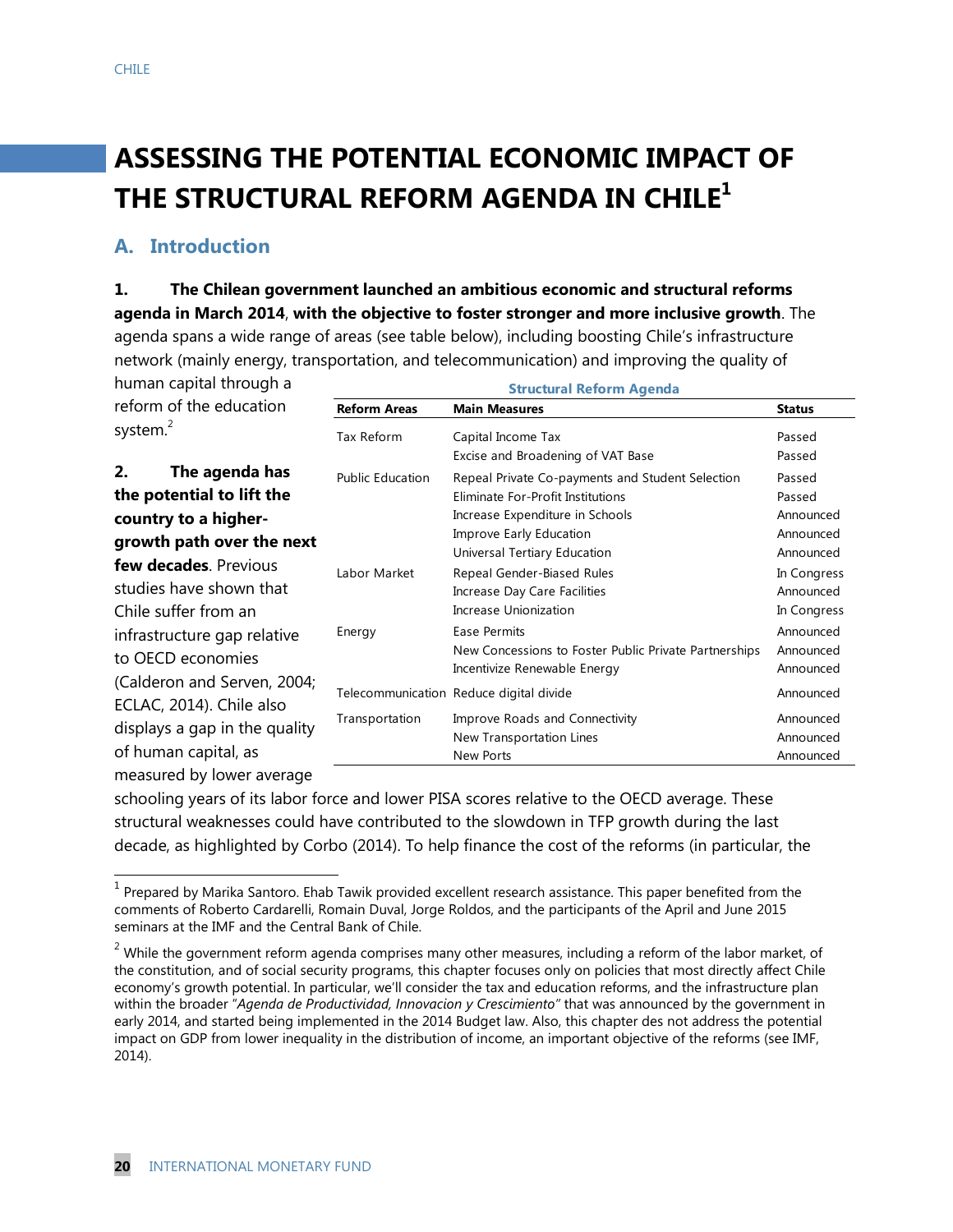education reform) the authorities completed a fiscal reform in September 2014, which changed Chile's income tax system. While matching the increase in outlays with new permanent revenues is prudent, higher taxes on capital income might have a dampening effect on corporate savings and investment (see also IMF, 2014; Santoro and Wei, 2012).

**3. Quantifying the impact of the structural reforms on long-term GDP is subject to a great deal of uncertainty**. This mainly reflects the complexity of the reforms, and the fact that they will likely bring results only in the longer run. The objective of this chapter is to estimate the potential impact of the 2014 economic and structural reform agenda on GDP level and growth. We do this in two ways. First, we quantify the gaps that Chile has accumulated relative to OECD average in both infrastructures and quality of human capital, and assess the potential GDP gains associated with closing those gaps. Second, using these estimates, we assess the impact on GDP from i) the education reform, ii) the tax reform and iii) investment in infrastructure, using a general equilibrium model which help illustrating the trade-offs and short-term transitional dynamic from the combined set of reforms.

# **B. Quantifying the Structural Gaps**

**4. Infrastructure and human capital gaps can hinder potential GDP.** Infrastructure gaps have been estimated following two main approaches. The first one calculates these gaps as deviation from an "optimal" level, conditional on the country's economic development (Perrotti and Sanchez, 2011; Liberini, 2006). In this case, the level of GDP is one of the determinants of the optimal stock of infrastructure—higher levels of GDP imply higher demand for infrastructure. The second approach first quantifies the gaps based on cross-country comparisons, and then estimates the contribution to GDP from different endowments of infrastructure capital (Calderon, and Serven, 2004; Calderon, Moral-Benito and Serven, 2014). We follow this approach and consider infrastructure capital as one of the factors that explains cross-country differences in GDP. Higher human capital affects GDP through its impact on labor productivity, as shown in the seminal work by Mincer (1974). The productivity-augmenting effects of higher human capital can be measured through estimating the relationship between an individual's schooling and his labor earnings.

#### **Infrastructure**

**5. Chile ranks below OECD averages in terms of infrastructure.** *Electricity*, as measured by installed generating capacity per worker, is about 55 percent below OECD average. *Transportation*, in terms of km of roads per worker, is 67 percent below OECD average (Figure 1). Using alternative measures of electricity and transportation infrastructure, such as and technical losses in electricity generations and distribution, quality of roads, and km of railroads, Chile still ranks way behind OECD peers (Figure 2). By contrast, Chile is broadly in line with OECD average in *Telecommunication* infrastructure, measured as number of landlines and cell phones per worker. A composite indicator of the infrastructure gap can be estimated as the principal component of electricity, transportation,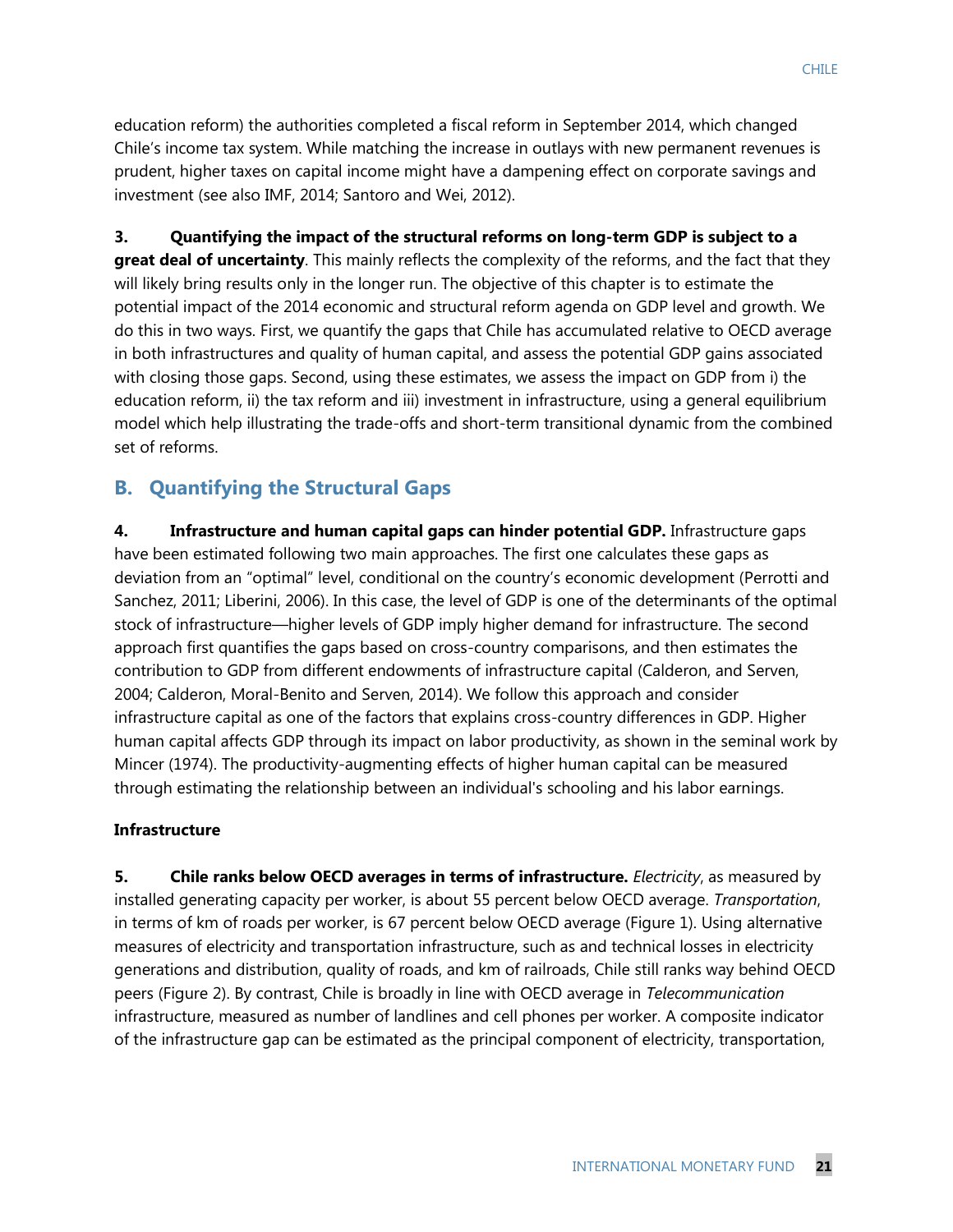and telecommunication indicators. Using a panel of 65 countries, we find that a composite indicator of infrastructure  $(Z)$  has the following shape:  $3$ 

$$
log Z_t = 0.4 * log(ELECT) + 0.4 * log(TRANS) + 0.3 * log(TELECOM)
$$
 (1)

Based on this indicator, Chile 10-year average infrastructure capital is about 50 percent below the OECD average, but is above the average for Latin American countries.

**6. Removing the infrastructure gap can have a significant impact on potential output**. In order to estimate the implication of the infrastructure gap on GDP, following the general approach by Hall and Jones (1999) and by Calderon and Serven (2004), we construct a production function that accounts for the contribution of infrastructure:

$$
F(A, Z; K, L) = A Z^{\gamma} K^{\alpha} L^{\beta}, \qquad (2)
$$

where *A* is total factor productivity (TFP), *K* is the stock of capital and *L* is the labor input. Using a panel of 88 countries, Calderon, Moral-Benito and Serven (2014) estimate jointly the contribution of infrastructure, capital and labor (γ,  $\alpha$ , and β) to output, and find that ϒ=0.1. Using this parameter, equation (2) implies that the GDP loss from the infrastructure gap relative to OECD average is about 7 percent.

|                | <b>Infrastructure Gap</b> |            |
|----------------|---------------------------|------------|
| Year           | <b>OECD</b>               | <b>LAC</b> |
|                | (percentage diff. from)   |            |
| A 1992-2012    |                           |            |
| 7              | $-52.5$                   | 17.7       |
| GDP            | $-7.2$                    | 1.6        |
| B. 2002-2012   |                           |            |
| 7              | $-49.2$                   | 19.9       |
| GDP            | $-6.6$                    | 1.8        |
| C. 2012        |                           |            |
| 7              | $-45.0$                   | 20.0       |
| GDP per worker | $-5.8$                    | 1.8        |

#### **Human capital**

**7. Chile also has a significant gap relative to OECD standards in terms of human capital**. As of 2010, the average years of schooling of Chile's labor force was about 12 percent below OECD level, using Barro and Lee (2014). Based on the 2012 PISA scores (widely used as a measure of education quality and cognitive skills of the labor force), Chile ranks 15 percent below the OECD average. $4$ 

| <b>Human Capital Gap</b> |             |      |  |  |  |  |
|--------------------------|-------------|------|--|--|--|--|
| Year                     | <b>OECD</b> | LAC  |  |  |  |  |
| (percentage diff. from)  |             |      |  |  |  |  |
| Schooling years (s)      | $-12.2$     | 17.8 |  |  |  |  |
| GDP per worker (1)       | $-6.0$      | 7.0  |  |  |  |  |
| GDP per worker (2)       | -72         | 9.3  |  |  |  |  |

(1) Cubas, Ravikumar and Ventura (2013)

(2) Bills and Klenow (2000)

 3 This result is very similar to Calderon, Moral-Benito and Serven (2014).

<sup>&</sup>lt;sup>4</sup> The Programme for International Student Assessment (PISA) study is organized and conducted by the OECD to ensure comparability across countries. The PISA sample covers students between 15 years and 3 months of age and 16 years and 2 months of age, independent of their educational attainment.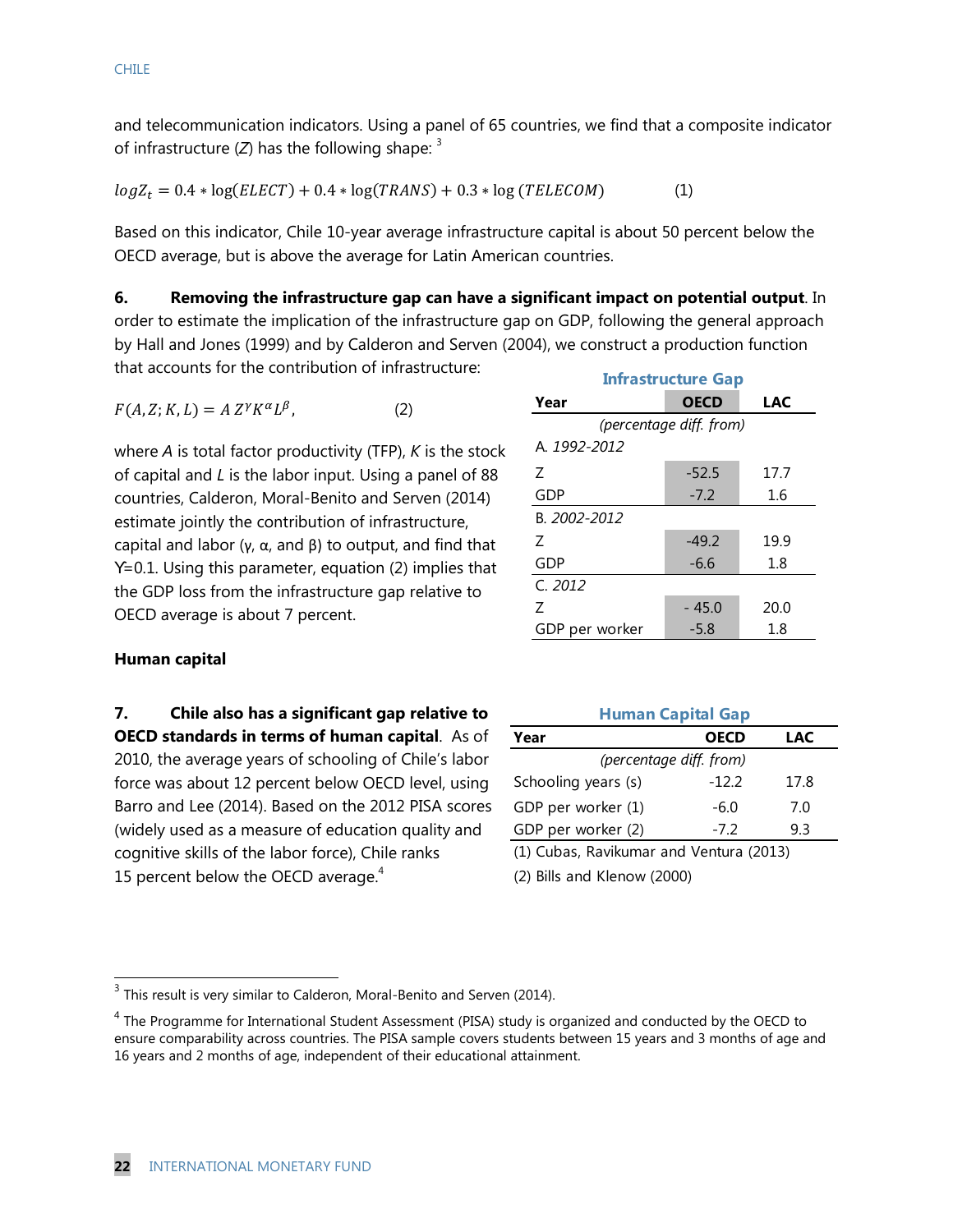## **8. Removing this gap has the potential to increases output by about 7 percent**. To

measure the GDP loss implied by the human capital gap, we decompose the labor input in the production function following Bills and Klenow (2000):

 $F(A, S; K, L) = A K^{\alpha}$ 

where *S* is the level of education or quality of human capital expressed as the number of schooling years, and  $\phi(S)$  is the return on education. Using data by Barro and Lee (2010) on the number of schooling years and two different functions and parameter specifications for  $\phi(S)$  by Bills and Klenow (2000) and Cubas, Ravikumar and Ventura (2013), the GDP loss implied by equation (3) (relative to the OECD average) from Chile's lower level of human capital is between 6 and 7 percent.



# **C. Assessing the Reforms Within a General Equilibrium Model**

**9. The tradeoffs between the short-term impact of the tax reform and the longer-term impact of the structural reforms can be illustrated with the help of a general equilibrium model.** We use the IMF's Global Integrated Monetary and Fiscal model (GIMF), comprising three regions: Chile, Emerging Asia and Rest of the World. GIMF has optimizing behavior by households and firms; two sectors (tradable and non-tradable goods sectors); sticky prices and wages; real adjustment costs; liquidity-constrained households who do not save and have no access to credit; and households with finite planning horizons who optimize their saving and borrowing decisions (for a detailed description of the model see Kumhoff, Laxton, Muir and Mursula, 2010). The model enables us to combine in a unified framework the negative impact of the tax reform, which will dominate in the short run, with the positive effects of the structural reforms, bearing fruits in the longer run. It is important to note up front that these scenarios are illustrative, and should not be interpreted as forecasts or exhaustive of the possible policy options for Chile.

#### **10. The structural reforms considered in the model are**:

a. **Energy**: The economic agenda announced in 2014 aims at reducing electricity marginal costs by 30 percent by 2017 (Chile's is currently facing one of the highest prices of electricity in Latin America). To do so, the agenda involves improving the connectivity between the two national interconnected grids (the Central and Great Northern grids); boosting incentives to utilize renewable sources (so that they represent 45 percent of the electricity generation capacity over the next decade); and facilitate the involvement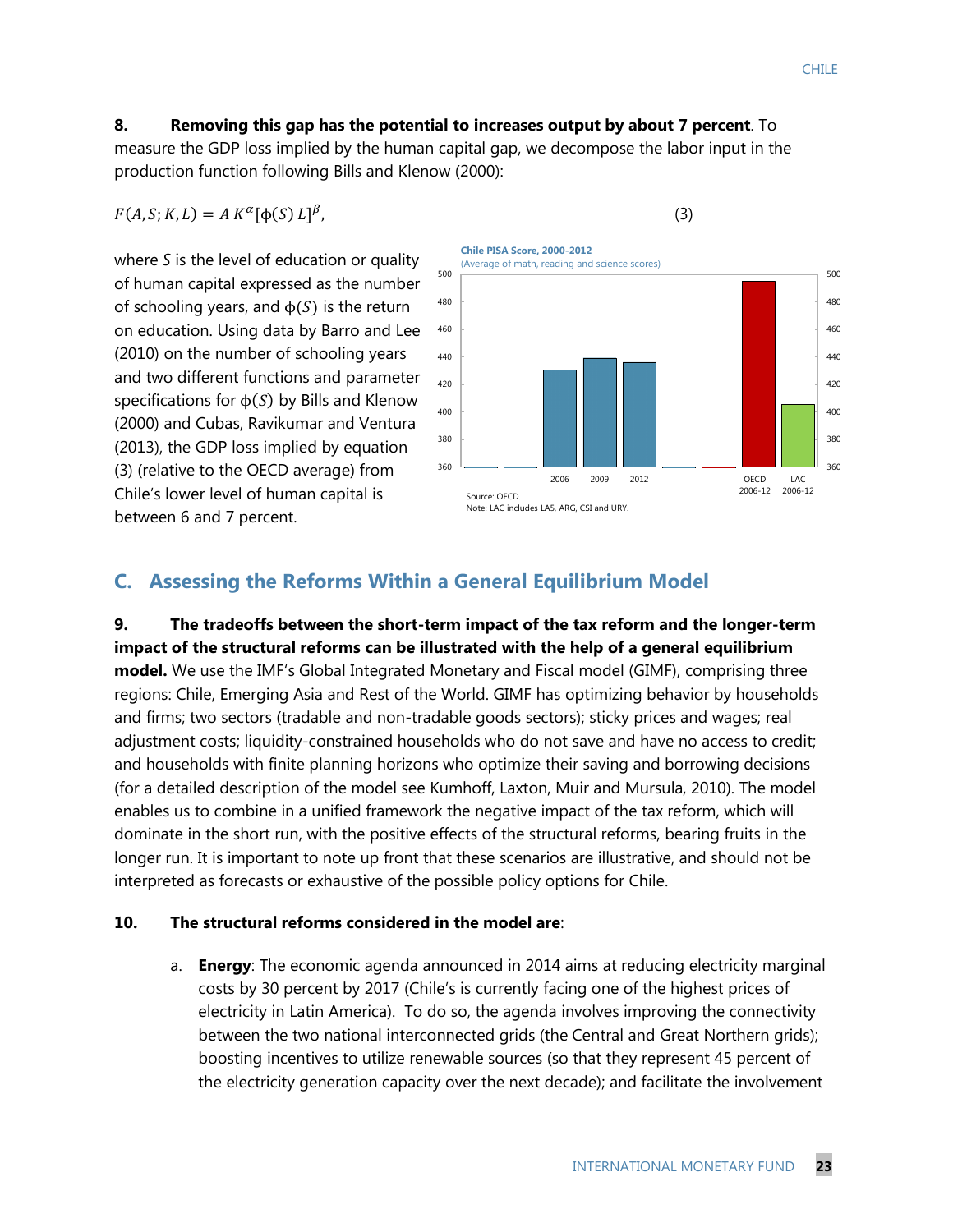- b. **Transportation:** the agenda aims at strengthening urban and intercity connectivity and port infrastructure (including thorough the construction of a large port in the central area of the country), also by incentivizing the direct involvement of the private sector. Improved transportation infrastructure is also assumed to boost TFP in the model.
- c. **Telecommunication**: the agenda aims at boosting internet access, data transmission, and coverage of the fiber optic national network, including through establishing a *Fondo de Desarollo de Telecommunicaciones*. Implementing these measures would improve productivity, and we thus model this measure as a TFP shock.
- d. **Education**: the education reform announced by the authorities involves substantial changes at all levels of education through a series of bills. Three of them have already been approved by Congress (*Ley de Inclusion*), and eliminate the selection of students, copayment, and scope for profits in Chile's primary and secondary schools that receive public funding. Other bills are currently under discussion that aims at reforming the access to tertiary education, for example by providing free enrollments to high standards schools for the lowest 60 percent of the income distribution. The reform agenda also contemplates greater spending on public education, including on teachers' formation, schools' infrastructure, and child care facilities. In GIMF, we follow equation (3) and model these measures as a labor augmented shock in the model's production function.

**11. The model also incorporates an increase in taxes on capital income and consumption from the 2014 reform.** The tax law approved in September 2014 changed Chile tax system, including by i) gradually increasing corporate tax rates, ii) reducing the top marginal personal income tax rate, and iii) offering firms the choice between an integrated tax system which is less generous than the old one (as dividends are taxed at a higher rate and shareholders can only partially deduct that tax from their final taxes) and a new semi-integrated regime (where dividends are taxed when accrued, independently if distributed or not) (Box 1). Preliminary estimates by the SII suggest that, under the new regime, the effective marginal tax rate on capital income increases by 3 percentage points in 2018. In GIMF, higher capital taxation reduces the return on capital, inducing firms to invest less and also weakening private consumption as household income falls. In addition, the 2014 reform increases taxes on consumption, by extending the VAT tax base (including on real estate) and increasing excise taxes on a series of non-primary goods (such as tobacco and alcohol). In GIMF, this is modeled as an increase in lump-sum taxes and in consumption tax rates so that the overall increase in fiscal revenues from the fiscal reform is 3 percent of GDP.

 $\overline{a}$ 

<sup>&</sup>lt;sup>5</sup> The size of the increase in productivity is calibrated to result in the same increase in GDP as discussed in the previous section.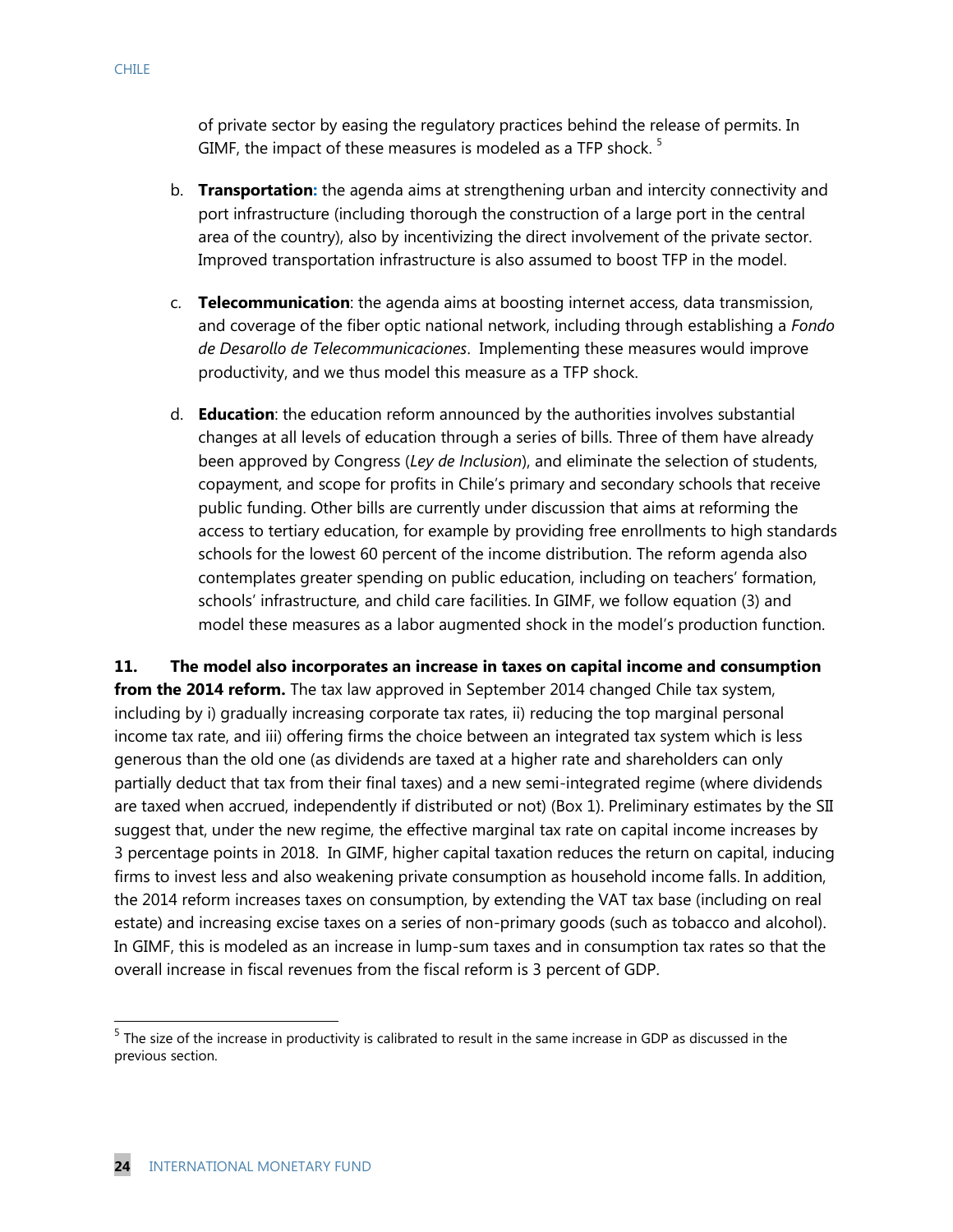#### **12. The results of the model depend on a number of key parameters and assumptions.**

- *The effectiveness of the reforms in closing the gaps:* we simulate three different scenarios in which the structural measures manage to close 20, 50 and 80 percent of Chile's human capital and infrastructure gap, respectively.
- *The speed at which the gaps are closed;* for the infrastructure gap, we consider three scenarios in which the gap is closed (to the extent specified above) after 5, 10, 15 years, respectively.<sup>6</sup> For the human capital gap, considering the longer time needed for education reforms to yield their fruits, we consider three scenarios, in which the gap is closed in 10, 15, and 20 years, respectively.
- *The "credibility" of the reforms*: economic agents in the model may react to the reforms (or their announcement) with some delay, depending on the extent to which they internalize (and

anticipate) future income changes. This affects, in particular, how rapidly the productivity and human capital shocks affect private investment in the model. We thus consider three different scenarios, one with fully credible (and thus immediately effective) policies, one where policies are completely internalized by agents after 2 years, and one where this happens after 4 years.

 $\overline{a}$ 

| <b>GIMF Simulations: Scenarios</b> |              |        |           |  |  |
|------------------------------------|--------------|--------|-----------|--|--|
|                                    | Low          | Medium | High      |  |  |
|                                    | (in percent) |        |           |  |  |
| <b>Effectiveness</b>               | 20           | 50     | 80        |  |  |
| Infrastructure gaps closed         | 20           | 50     | 80        |  |  |
| Human capital gaps closed          |              |        |           |  |  |
|                                    | (in years)   |        |           |  |  |
| <b>Speed</b>                       | 15           | 10     | 5         |  |  |
| Infrastructure                     | 20           | 15     | 10        |  |  |
| Human capital                      |              |        |           |  |  |
| Credibility                        |              |        |           |  |  |
| All measures                       | 4            | 2      | immediate |  |  |

 *The elasticity of output to infrastructure* in the model's production function, that is, the parameter ϒ in the production function described by equation (3). We use two values, the ϒ=0.1 found in Calderon et al (2013), and a higher value, ϒ=0.2.

**13. Model simulations confirm that the net impact of the reforms is subject to a great deal of uncertainty.** The tax reform affects negatively investment and consumption decisions in the short run, while both infrastructure and human capital will build up only gradually. In the long run, the net impact of the reforms mainly depends on their effectiveness, whereas in the short and medium run the degree of credibility and speed of implementation are more important. Figure 3a and 3b show two paths for a scenario in which 50 percent of both infrastructure and human capital

 $^6$  Within each time span, gaps are closed linearly with the exception of energy. Given the speed at which capacity has already been built up in 2015 (Bachelet's speech, May 21), we assume that 40 percent of energy generation gaps are closed within the first 5 years. This implies that almost 30 percent of the overall infrastructure gap is closed in the first 5 years. The education gap is closed linearly but only after the first 5 years (that is, it begins to be closed only after 5 years) in order to capture the fact that education reforms generally have an impact on the quality of the labor force only after a number of years (OECD 2013, 2015).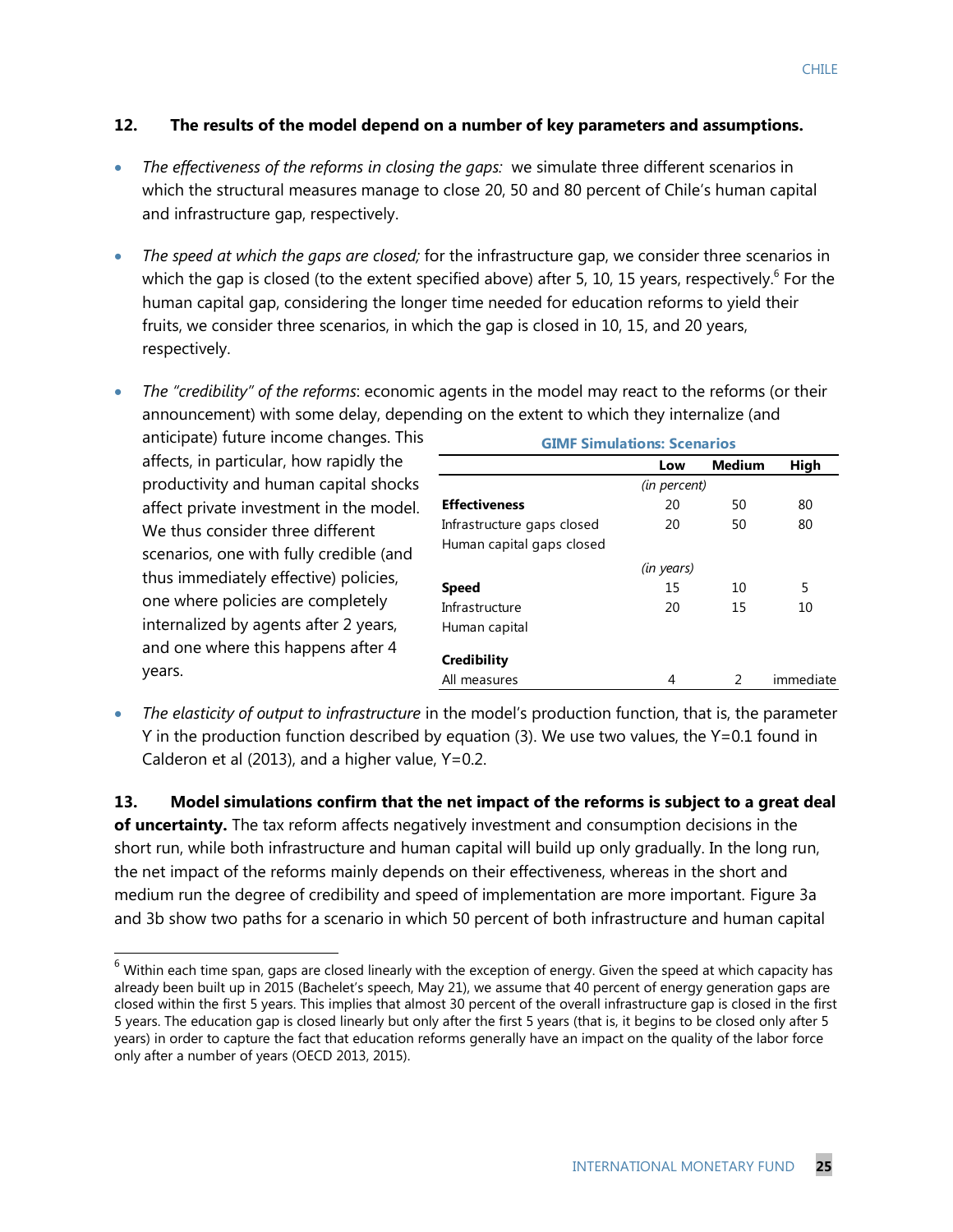gaps are closed. While the long-run results are identical, the level of real GDP after 5 years is 2– 3 percentage points lower in a "low credibility" scenario relative to the "high credibility" scenario, for a medium speed in implementation (Figure 3.a). And in a "high credibility" scenario, the level or real GDP is 3 percentage point lower after 5 years when infrastructure and human capital gaps are closed at a "low speed" (after 15 and 20 years, respectively) relative to when the gaps are closed at "high speed" (in 5 and 10 years) (Figure 3.b). Under the worst-case scenario, real GDP immediately falls relative to the no-reform baseline and is still -0.6 percent below baseline by 2020 and only marginally above by 2025. Under the most optimistic scenario, GDP immediately increases by 1.3 percent and is about 14 percent above baseline by 2025 (Figure 4).

## **14. The most likely (median) scenario entails an increase of real GDP by about 6 percent in 2025, with a small negative impact during the first two years**. This scenario (black line in

Figure 4) is the median of all the possible scenarios that were constructed combining the key parameters described above. It is characterized by an infrastructure gap that is closed by 50 percent in 10 years; a human capital gap closed by 50 percent in 15 years; partial credibility (2 years); and an

elasticity of output to infrastructure of 0.1. Under this scenario, private investment declines by about 2 percent in the first two years, reflecting higher taxes on capital income. However, the impact on real GDP is buffered by fiscal and monetary policy easing and a REER

| <b>Median Scenario</b>               |        |        |      |      |     |
|--------------------------------------|--------|--------|------|------|-----|
|                                      | 2015   | 2016   | 2020 | 2030 | SS  |
| (percentage deviation from baseline) |        |        |      |      |     |
| GDP                                  | $-0.2$ | $-0.3$ | 1.9  | 7.5  | 8   |
| Consumption                          | $-0.6$ | $-0.9$ | 0.3  | 3.1  | 4.4 |
| Investment                           | $-1.6$ | $-1.7$ | 3.2  | 7.3  | 5.8 |
| Export                               | 0.2    | 0.1    | 0.9  | 7.8  | 8.1 |
| Import                               | $-0.6$ | $-0.7$ | 2.7  | 2.3  | 2.4 |
| $REER (+=Deprec)$                    | 0.1    | 0.1    | 0.4  | 2.6  | 2.6 |

depreciation,<sup>7</sup> with real GDP only slightly (by 0.2 percent) below its no-reform baseline level in 2015 and about 0.3 percent in 2016. By 2020, as the positive effects of the structural reforms are fully internalized by agents, real GDP will be about 2 percent higher than in our no-reform baseline, with TFP growth increasing by  $\frac{3}{4}$  percent. Investment and consumption would be 3 and 0.4 percent higher than the baseline case by 2020, respectively, and exports are 1 percent higher as the REER further depreciates with reforms increasingly bearing fruits.

# **D. Conclusions**

 $\overline{a}$ 

**15. The 2015–18 reform agenda has the potential to increase long-run GDP, but the design, credibility and speed of the reforms are crucial for a smooth transition to a higher productive potential of the Chilean economy.** Chile has accumulated gaps in infrastructure and human capital relative to average OECD economies. Some of those gaps have constrained productivity growth, including through high energy costs, transportation bottlenecks, and a range of

 $^7$  There are a few reasons why in GIMF the short-term impact of higher taxation is relatively small. First, weaker private demand prompts firms to demand less labor, which lowers the marginal cost of production and thus the price for domestically produced goods. The resulting fall in inflation leads the monetary authority to reduce the nominal policy rate. The resulting lower real interest rate reduces the cost of capital, offsetting the initial impact of higher taxation. Lower real interest rate also leads to a depreciation of the real effective exchange rate, which boost net exports. Finally, the automatic fiscal stabilizers also operate, which also offset the initial negative impact of higher taxation on private demand.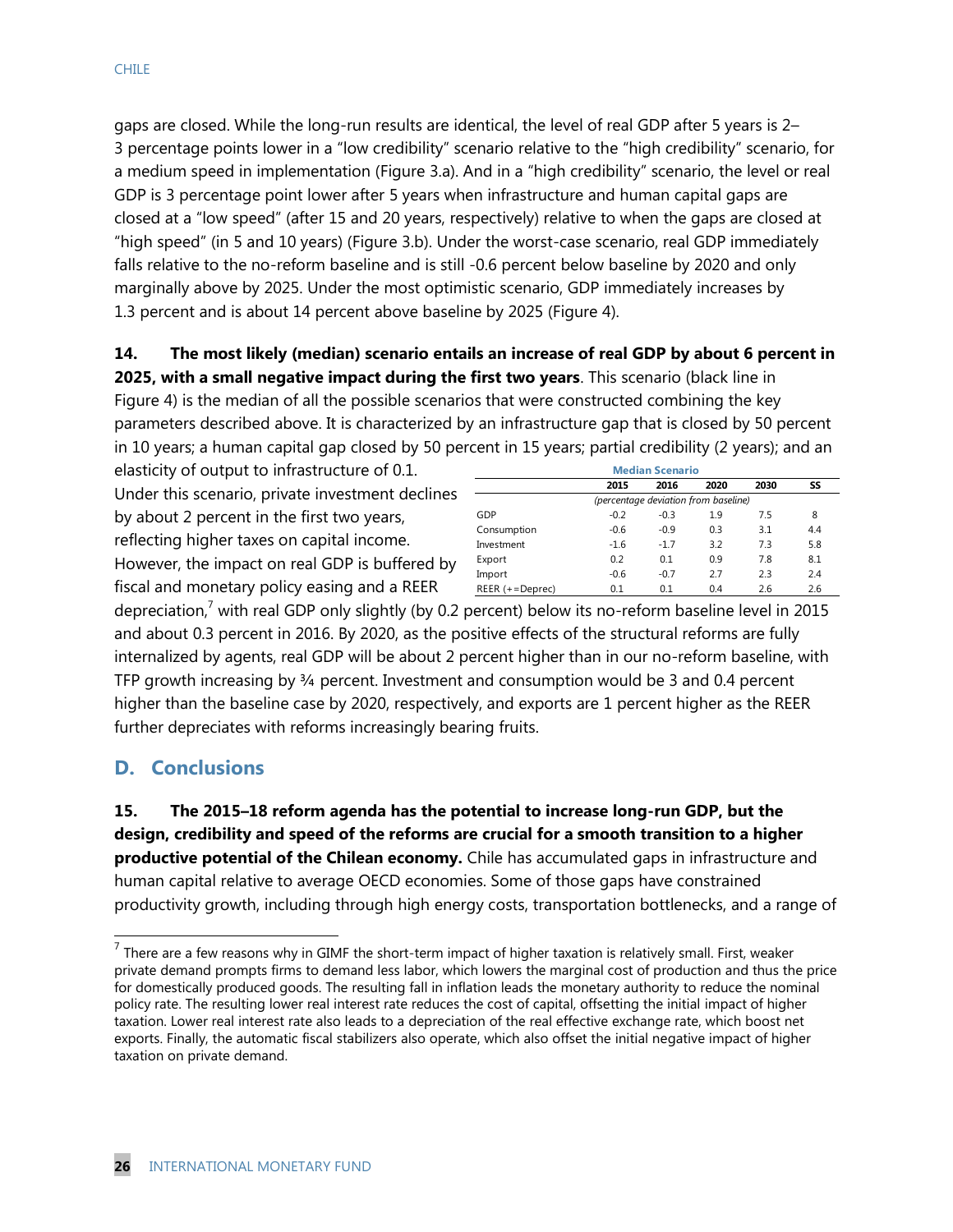inefficiencies in as few key network industries. Staff estimates shows that removing these gaps has the potential for a sharp improvement in the level of GDP. Despite the large range of uncertainty on the quantification of the reform agenda, model simulations shows that the negative impact on GDP from higher taxes on capital income is likely to be minor and soon offset but the positive effects of the structural reforms on productivity. But badly designed reforms that remove only a very small fraction of the gaps, at a slow speed, and with little credibility can greatly reduce the positive impact on GDP.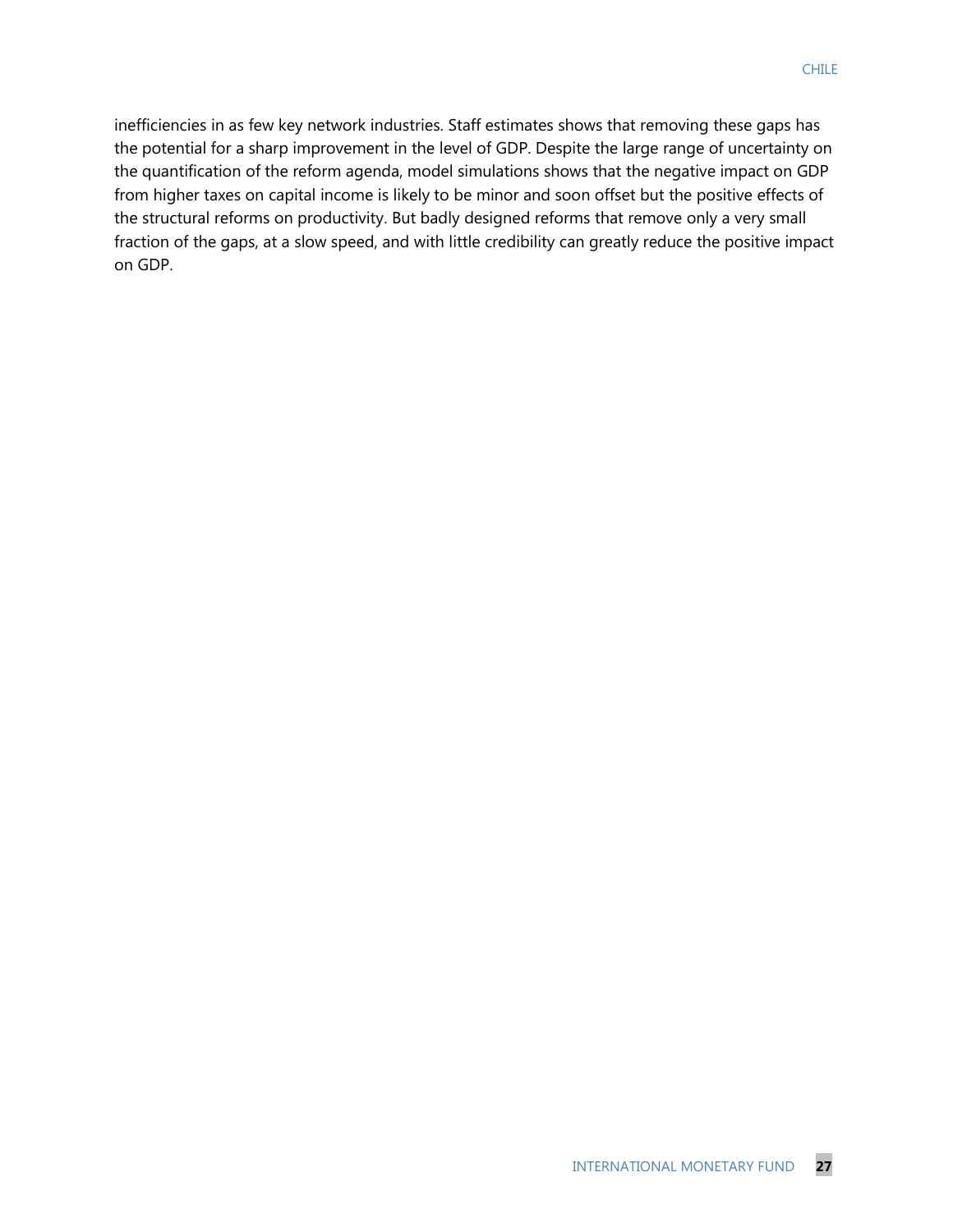#### **Figure 1 . Infrastructure and Human Capital Gap s**







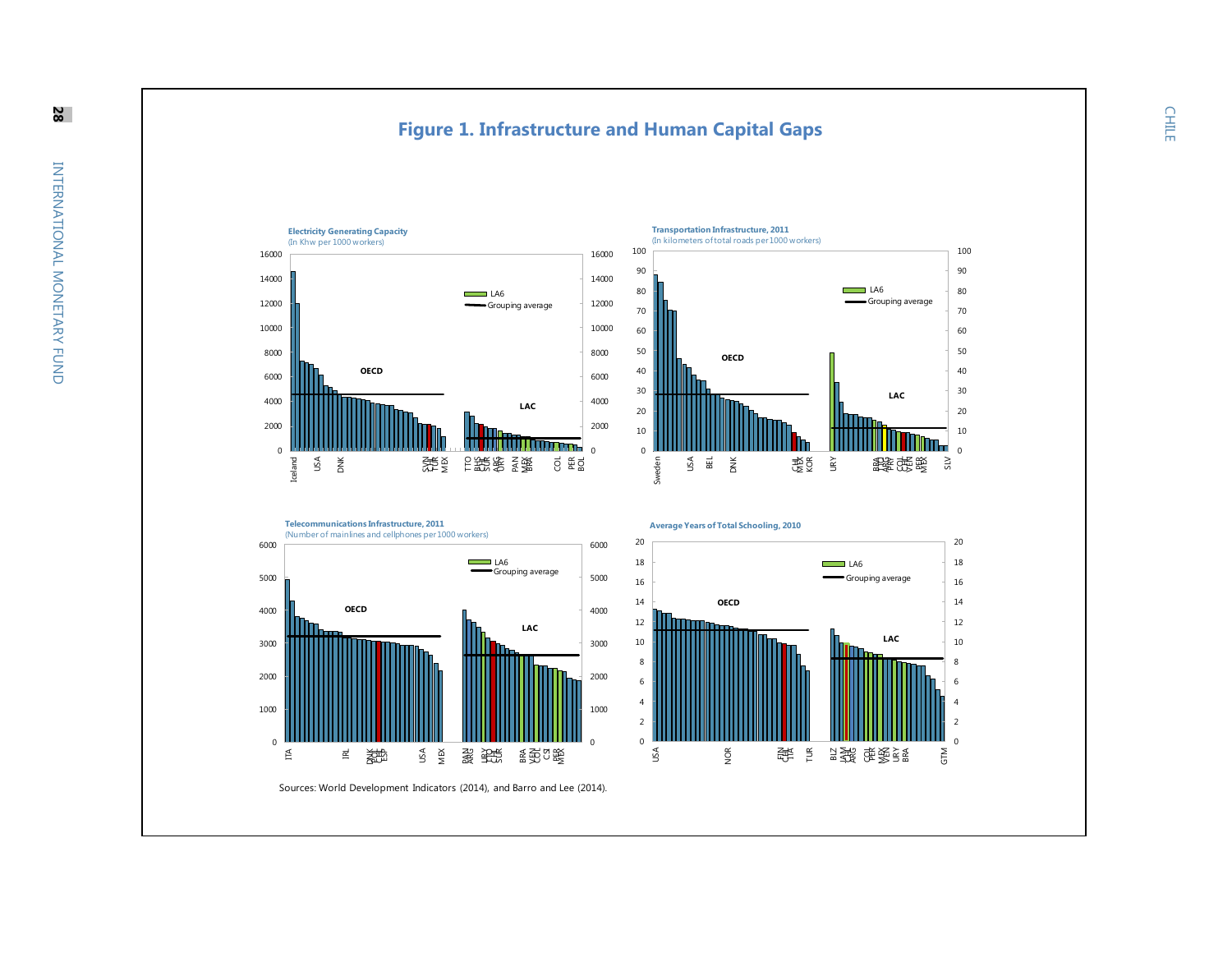

**CHILE** CHILE CHILE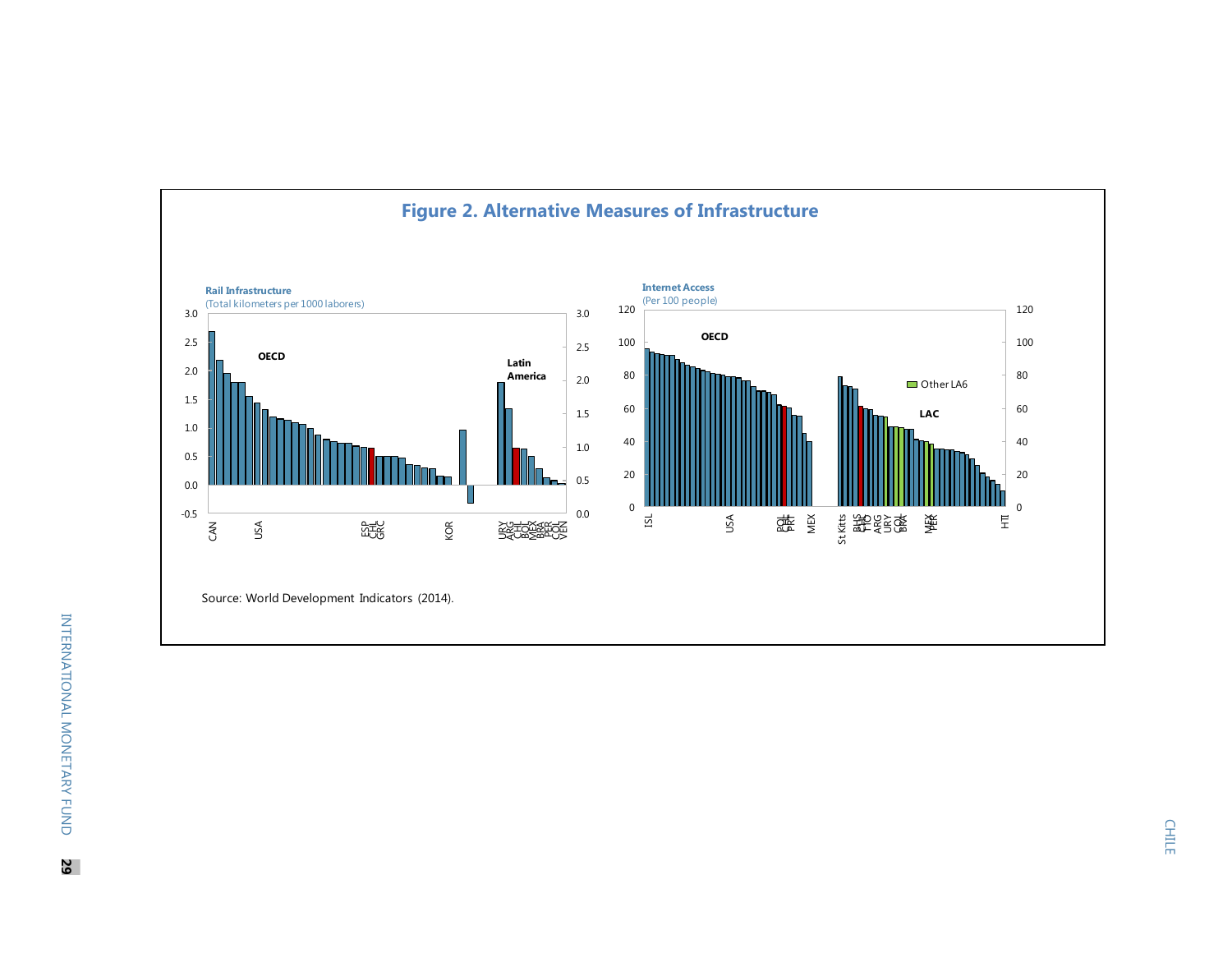

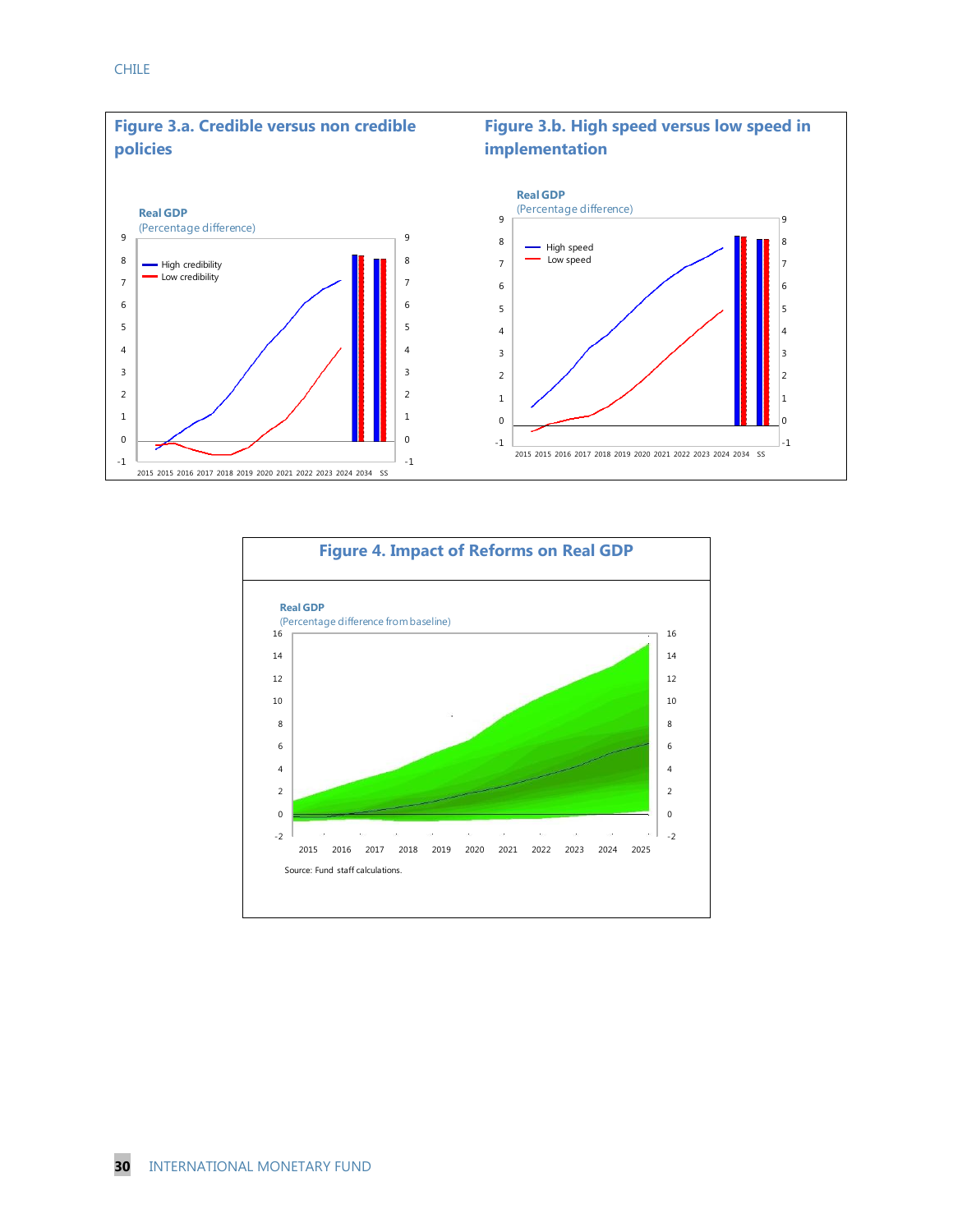#### **Box 1. Tax Reform: How Much Does it Affect Tax Rates on Capital Income?**

**Chile passed a comprehensive tax reform in September 2014, to help finance the agenda of structural reforms.** The reform aims at raising 3 percent of GDP, half of which by introducing profound changes in the taxation of capital income. The previous system was characterized by full integration between corporate and personal income taxes, and dividends were taxed only when distributed. In broad terms, under the new regime firms can choose between two different tax systems:

 *An integrated system*, in which taxes on capital income are continued to be paid at the corporate level and fully credited at the personal shareholder level, but dividends are taxed on an accrual basis (that is, regardless of their distribution). The statutory corporate income tax rate is increased from 20 percent to 25 percent (by 2018), whereas the top marginal rate on personal income is reduced from 40 percent to

35 percent. De Gregorio (2014) shows that, under a few assumptions on intertemporal discount factors, firm profitability, and dividend policies, shareholders of nondistributing firms are likely to end up paying higher taxes under this system. $<sup>1</sup>$ </sup>

| <b>Top Marginal Tax Rates on Capital Income</b> |               |       |                            |  |  |
|-------------------------------------------------|---------------|-------|----------------------------|--|--|
|                                                 | <b>Before</b> | After |                            |  |  |
|                                                 |               |       | Integrated Semi-integrated |  |  |
| <b>Dividend</b>                                 | 40%           | 35%   | 35%                        |  |  |
| Corporate                                       | 20%           | 25%   | 27%                        |  |  |

 *A semi-integrated system*, where only 65 percent of the taxes paid on capital income are credited at the individual level. The statutory corporate income tax rate is increased from 20 to 27 percent (by 2018). At the personal level, dividends are taxed only when distributed, as in the old system. Given the partial deductibility of taxes paid on corporate profits, the top marginal rate on personal income increases to 44.45 percent, from 40 percent in the old system.<sup>2</sup>

**Under the new regime, the average effective marginal tax rate on capital income is higher**. To estimate the impact of the new two systems on the average effective capital income tax rate, Chile's *Servicio de Impuestos Internos (SII)* uses a detailed micro-simulation model on both households and firms. Households in the model are statistically representative of the demographic and economic characteristics of the population, while the sample of firms in the model is stratified depending on their dividend distribution policies. Given households characteristics and firms decisions, the micro-simulation model is able to account for many factors that determine the effective tax incidence on capital income (such as deductions, exemptions, and different taxation of returns on investment financed by debt or equity). The model suggests that the 1,000 largest firms, which do not normally distribute dividends or have small distribution rates, and are assumed to continue to do so, will choose the semi-integrated system, as this will allow their shareholders to continue to pay taxes on dividends only when they are distributed*.* By contrast, small firms (which tend to distribute large dividends) may have an incentive to adopt the fully integrated system, as this implies a lower top marginal tax rate (35 percent vs. 44.45 percent). Considering all these effects, the SII estimates that the average effective marginal tax rate on capital income will increase by 3 percentage points.

\_\_\_\_\_\_\_\_\_\_\_\_\_\_\_\_\_\_\_\_\_\_\_\_\_\_\_\_\_\_\_\_\_\_\_\_\_\_\_\_\_\_\_\_\_

 $^{\rm 1}$  Jose De Gregorio, 2014, Notas Sobre la Reforma Tributaria, mimeo, University of Chile.

<sup>&</sup>lt;sup>2</sup> The top marginal rate can be computed as follows: assuming that the distributed profits are \$100, a firm pays corporate taxes equal to \$27. At the personal level, the shareholder whose top marginal PIT rate is 35 percent pays 35%\*\$100-65%\*\$27=\$17.45. The marginal rate on distributed profits is (\$27+\$17.45)/\$100\*100=44.45%.